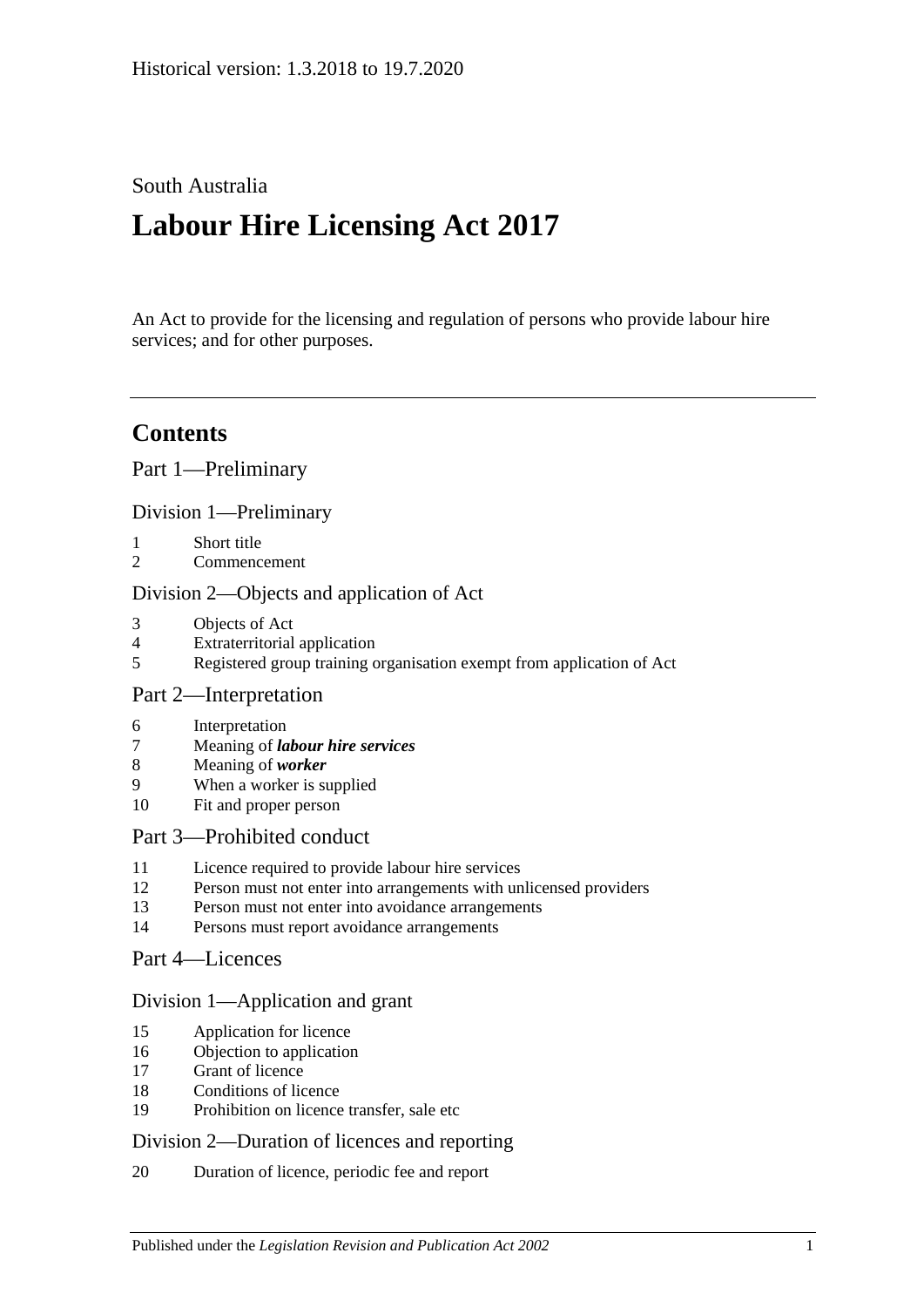- [Notification of certain changes in circumstances](#page-14-0)
- [Provision of information](#page-14-1)

#### Division [3—Suspension, cancellation and surrender](#page-15-0)

- [Suspension and cancellation](#page-15-1)
- [Return of evidence of suspended or cancelled licence](#page-16-0)
- [Surrender](#page-16-1)

#### Division [4—Responsible persons](#page-16-2)

- [Requirements for responsible persons](#page-16-3)
- [Responsible person must be reasonably available](#page-16-4)
- [Application to change responsible person](#page-16-5)
- [Substitution of responsible person for limited period](#page-17-0)
- [Appointment of substitute responsible person by Commissioner on application](#page-18-0)
- [Objection to appointment of responsible person or substitute responsible person](#page-18-1)

## Part [5—Monitoring and enforcement](#page-19-0)

#### Division [1—Referral to Commissioner of Police](#page-19-1)

- [Commissioner may refer matters to Commissioner of Police](#page-19-2)
- [Criminal intelligence](#page-19-3)

#### Division [2—Authorised officers](#page-20-0)

- [Authorised officers](#page-20-1)
- [Obtaining information](#page-21-0)
- [Entry and inspection](#page-21-1)
- Use and inspection of [books or documents produced or seized](#page-22-0)
- [Hindering an authorised officer](#page-23-0)
- [Offence relating to intimidation](#page-23-1)
- [Impersonating an authorised officer](#page-23-2)

#### Part [6—Proceedings and appeals](#page-23-3)

- [Evidentiary provisions](#page-23-4)
- [Appeals to District Court](#page-24-0)

#### Part [7—Miscellaneous](#page-25-0)

- [The register](#page-25-1)
- [Delegations](#page-25-2)
- [Commissioner may rely on licence, approval etc under prescribed law](#page-26-0)
- [Exemptions](#page-26-1)
- [False or misleading information](#page-27-0)
- [Advertisements to include licence number](#page-27-1)
- [Defences](#page-27-2)
- [Confidentiality of information](#page-28-0)
- [Service](#page-28-1)
- [Regulations](#page-29-0)
- [Review of Act](#page-29-1)

## Schedule [1—Transitional provisions](#page-29-2)

- [Transitional provision](#page-29-3)
- [Transitional regulations](#page-30-0)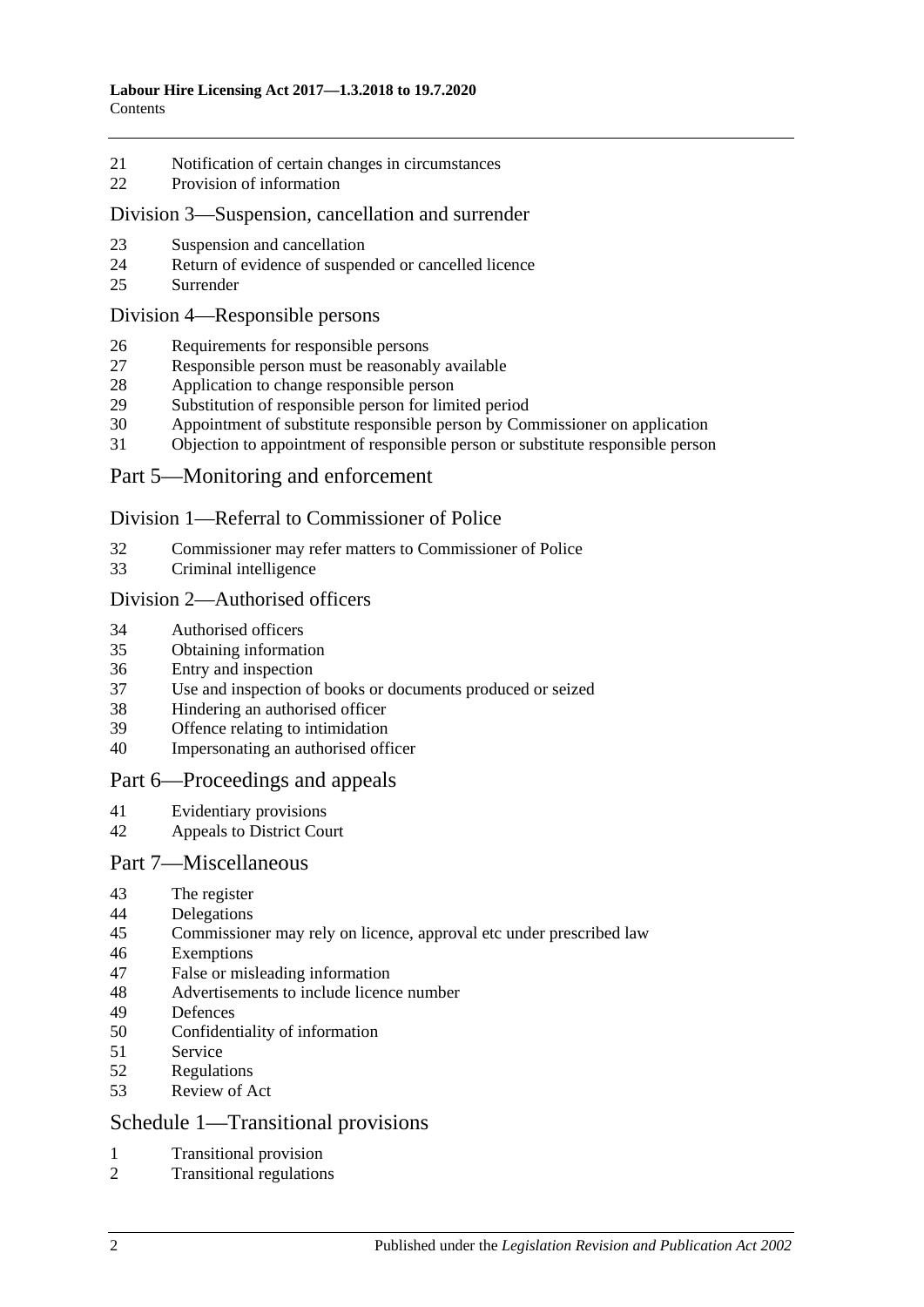# [Legislative history](#page-31-0)

## <span id="page-2-0"></span>**The Parliament of South Australia enacts as follows:**

# <span id="page-2-1"></span>**Part 1—Preliminary**

# **Division 1—Preliminary**

## <span id="page-2-2"></span>**1—Short title**

This Act may be cited as the *Labour Hire Licensing Act 2017*.

## <span id="page-2-3"></span>**2—Commencement**

This Act will come into operation on 1 March 2018.

# <span id="page-2-4"></span>**Division 2—Objects and application of Act**

## <span id="page-2-5"></span>**3—Objects of Act**

- (1) The objects of this Act are to—
	- (a) protect workers from exploitation by providers of labour hire services; and
	- (b) protect licensed labour hire businesses from predatory business practices that may be engaged in by persons unsuitable to be licensed to provide labour hire services; and
	- (c) promote the integrity of the labour hire industry.
- (2) The objects are to be primarily achieved by establishing a licensing scheme to regulate the provision of labour hire services.

# <span id="page-2-8"></span><span id="page-2-6"></span>**4—Extraterritorial application**

- (1) This Act is intended to have extraterritorial application to the extent that the legislative powers of the State permit.
- (2) Without limiting [subsection](#page-2-8) (1), this Act extends to conduct either in or outside the State that is in connection with labour hire services supplied in the State.

## <span id="page-2-7"></span>**5—Registered group training organisation exempt from application of Act**

- (1) This Act does not apply in respect of a registered group training organisation to the extent that the organisation supplies apprentices or trainees to do work for other persons.
- (2) In this section—

*registered group training organisation* means a group training organisation registered in South Australia on the Group Training Organisation National Register maintained by the Commonwealth.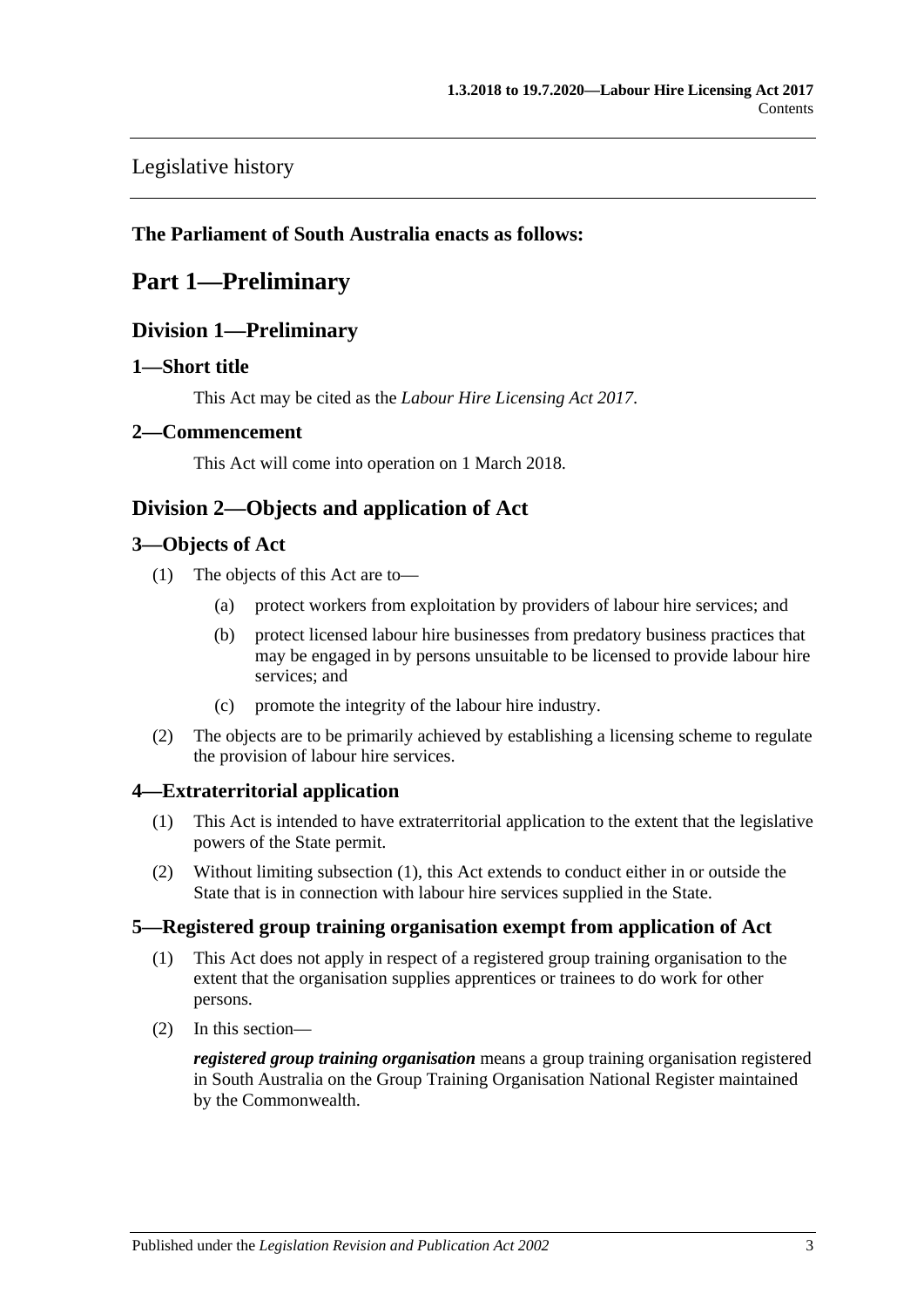# <span id="page-3-0"></span>**Part 2—Interpretation**

#### <span id="page-3-1"></span>**6—Interpretation**

In this Act, unless the contrary intention appears—

*authorised officer* means a person appointed under [section](#page-20-1) 34 as an authorised officer;

*avoidance arrangement*—see [section](#page-9-0) 13;

*Commissioner* means the Commissioner for Consumer Affairs;

*corresponding law* means a law, or part of a law, of a State or a Territory of the Commonwealth—

- (a) that corresponds to this Act or a part of this Act; or
- (b) that is declared by the regulations to be a corresponding law for the purposes of this Act;

*criminal intelligence* means information relating to actual or suspected criminal activity (whether in this State or elsewhere) the disclosure of which could reasonably be expected to prejudice criminal investigations, to enable the discovery of the existence or identity of a confidential source of information relevant to law enforcement or to endanger a person's life or physical safety;

*District Court* means the Administrative and Disciplinary Division of the District Court;

*labour hire services*—see [section](#page-4-0) 7;

*licence* means a licence under [Part](#page-9-2) 4;

*premises* includes the following:

- (a) a building or other structure;
- (b) a part of a building or other structure;
- (c) a caravan or vehicle;
- (d) a cave or tent;
- (e) a workplace;
- (f) a place where workers are accommodated in connection with their supply;

*provider*—see [section](#page-4-1) 7(1);

*register*—see [section](#page-25-3) 43(1);

*relevant law* means—

- (a) this Act; or
- (b) the *[Work Health and Safety Act](http://www.legislation.sa.gov.au/index.aspx?action=legref&type=act&legtitle=Work%20Health%20and%20Safety%20Act%202012) 2012*; or
- (c) the *[Fair Work Act](http://www.legislation.sa.gov.au/index.aspx?action=legref&type=act&legtitle=Fair%20Work%20Act%201994) 1994*; or
- (d) the *[Employment Agents Registration Act](http://www.legislation.sa.gov.au/index.aspx?action=legref&type=act&legtitle=Employment%20Agents%20Registration%20Act%201993) 1993*; or
- (e) the *[Return to Work Act](http://www.legislation.sa.gov.au/index.aspx?action=legref&type=act&legtitle=Return%20to%20Work%20Act%202014) 2014*; or
- (f) the *[Training and Skills Development Act](http://www.legislation.sa.gov.au/index.aspx?action=legref&type=act&legtitle=Training%20and%20Skills%20Development%20Act%202008) 2008*; or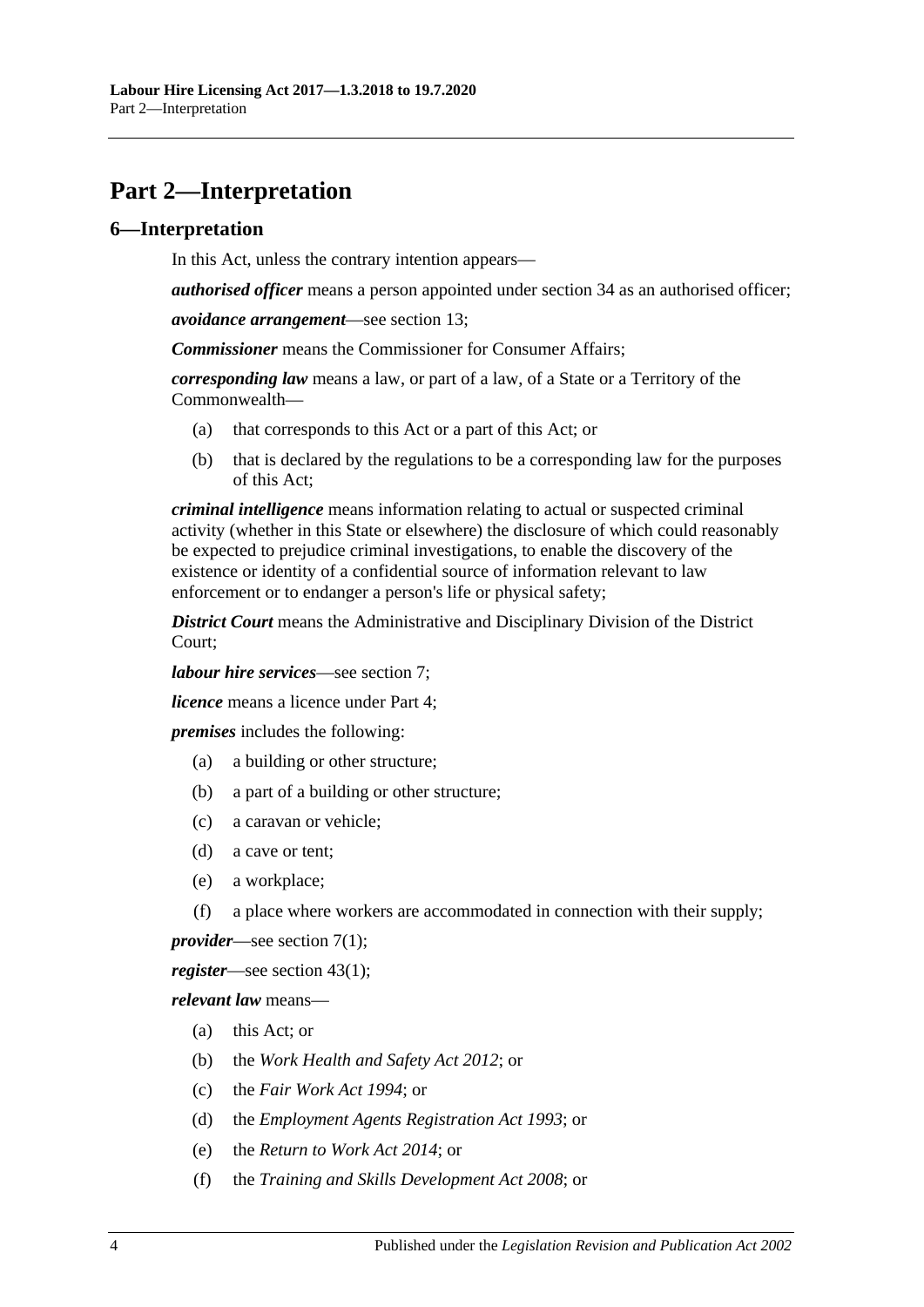- (g) the *[Payroll Tax Act](http://www.legislation.sa.gov.au/index.aspx?action=legref&type=act&legtitle=Payroll%20Tax%20Act%202009) 2009*; or
- (h) the *[Taxation Administration Act](http://www.legislation.sa.gov.au/index.aspx?action=legref&type=act&legtitle=Taxation%20Administration%20Act%201996) 1996*; or
- (i) the *Fair Work Act 2009* of the Commonwealth; or
- (j) a corresponding law; or
- (k) a provision of any other Act or law of the State, the Commonwealth or another State imposing an obligation on a person in relation to workers, including, for example, obligations about—
	- (i) keeping records about workers; and
	- (ii) the payment of tax or superannuation for workers; and
	- (iii) ensuring the health and safety of workers; or
- (l) a provision of an Act or law about the standards of buildings and structures, to the extent it relates to a building or structure used to provide accommodation to a worker; or
- (m) an Act or provision of an Act prescribed by the regulations for the purposes of this definition;

*responsible person*—see [section](#page-16-3) 26;

*substitute responsible person* means a person appointed as a substitute responsible person under [section](#page-17-0) 29 or [section](#page-18-0) 30;

*worker*—see [section](#page-5-0) 8.

#### <span id="page-4-1"></span><span id="page-4-0"></span>**7—Meaning of** *labour hire services*

(1) A person (a *provider*) provides *labour hire services* if, in the course of conducting a business, the person supplies, to another person, a worker to do work in and as part of a business or commercial undertaking of the other person.

#### **Notes—**

|  | See section 8 for the limited definition of <i>worker</i> . |
|--|-------------------------------------------------------------|
|--|-------------------------------------------------------------|

2 The definition of labour hire services is mainly directed at engagement arrangements generally referred to in industry as "on-hire" but also includes other engagement arrangements that (unless exempted in accordance with this Act) satisfy the requirements of this section because the nature or structure of the engagement or arrangement involves a worker being supplied in circumstances where the provider has a pre-existing agreement with the worker under which the provider may, from time to time and at the provider's discretion, send the worker to work in another person's business or commercial undertaking but be paid by the provider for the work.

#### **Examples—**

1 Guy runs a plumbing business and has an employment contract with Tracey under which Tracey is paid to come to work each day at the plumbing business and be assigned work. Corey runs a grape growing business at which there is a problem with the plumbing. Corey enters into a contract with Guy to diagnose and fix the problem at the business and so Guy sends Tracey to Corey's grape growing business to do the work. Guy does not provide labour hire services in sending Tracey to do work at Corey's business.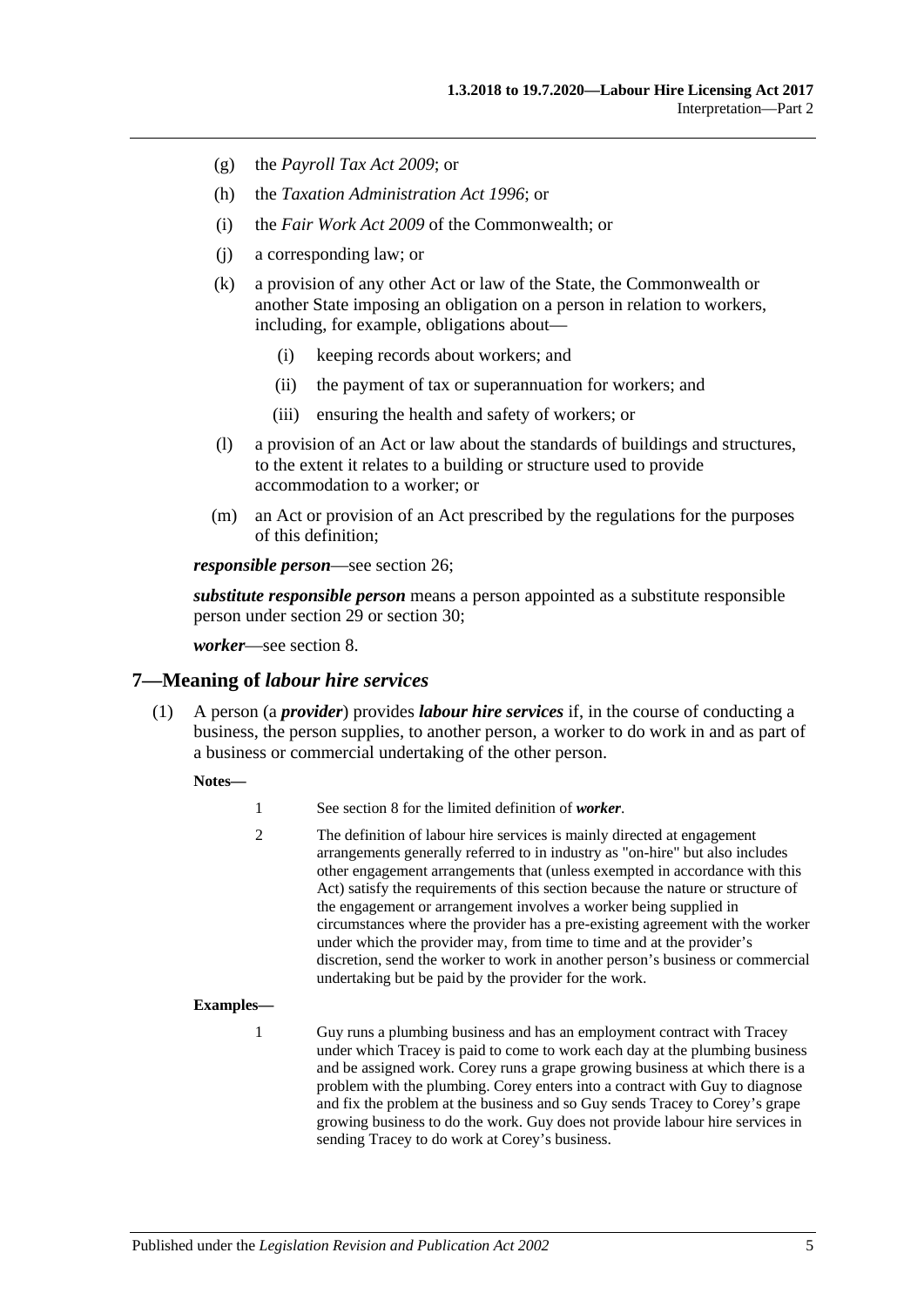- 2 Richard runs a manufacturing business for which he requires a production worker to work on the production line assembling components. Amy has a pre-existing arrangement with Steve under which Amy may, from time to time and at Amy's discretion, send Steve to do work for other persons for which Steve will be paid by Amy. Richard enters into a contract with Amy under which Amy will supply Steve to Richard to perform the work in the manufacturing business. Amy provides labour hire services in supplying Steve to do work at and as part of Richard's business.
- (2) The regulations may prescribe circumstances in which a person does not, despite [subsection](#page-4-1) (1), provide labour hire services for the purposes of this Act.
- (3) Without limiting [subsection](#page-4-1) (1), a person provides labour hire services regardless of—
	- (a) whether or not the worker is an employee of the person; and
	- (b) whether or not a contract is entered into between the worker and the person, or between the person and the person to whom the worker is supplied; and
	- (c) whether the worker is supplied by the person to another person directly or indirectly through 1 or more agents or intermediaries; and
	- (d) whether the work done by the worker is under the control of the person, the person to whom the worker is supplied or another person.
- (4) However, a person does not provide labour hire services merely because—
	- (a) the person is an employment agent under the *[Employment Agents](http://www.legislation.sa.gov.au/index.aspx?action=legref&type=act&legtitle=Employment%20Agents%20Registration%20Act%201993)  [Registration Act](http://www.legislation.sa.gov.au/index.aspx?action=legref&type=act&legtitle=Employment%20Agents%20Registration%20Act%201993) 1993*; or
	- (b) the person is a contractor who enters into a contract to carry out building work within the meaning of the *[Building Work Contractors Act](http://www.legislation.sa.gov.au/index.aspx?action=legref&type=act&legtitle=Building%20Work%20Contractors%20Act%201995) 1995*, and engages subcontractors to carry out the work; or
	- (c) the person is, or is of a class of person, prescribed by the regulations.
- <span id="page-5-2"></span>(5) The regulations may only prescribe a person, or a class of person, under [subsection](#page-5-2)  $(4)(c)$  if the supply of a worker by the person or class of person is not a dominant purpose of the business ordinarily carried on by the person or class of person.

#### <span id="page-5-0"></span>**8—Meaning of** *worker*

- (1) An individual is a *worker* for a provider if the individual enters into an arrangement with the provider under which—
	- (a) the provider may supply, to another person, the individual to do work; and
	- (b) the provider is obliged to pay the individual, in whole or part, for the work.
- (2) However, an individual is not a worker if the individual is, or is of a class of person, prescribed by the regulations.
- (3) To avoid doubt, a *worker* includes an apprentice or trainee under a training contract entered into with a person who is an employer under the *[Training and Skills](http://www.legislation.sa.gov.au/index.aspx?action=legref&type=act&legtitle=Training%20and%20Skills%20Development%20Act%202008)  [Development Act](http://www.legislation.sa.gov.au/index.aspx?action=legref&type=act&legtitle=Training%20and%20Skills%20Development%20Act%202008) 2008*.

#### <span id="page-5-1"></span>**9—When a worker is supplied**

For purposes of this Act, the supply of a worker to do work for a person commences when the worker first starts to do work for the person in relation to the supply.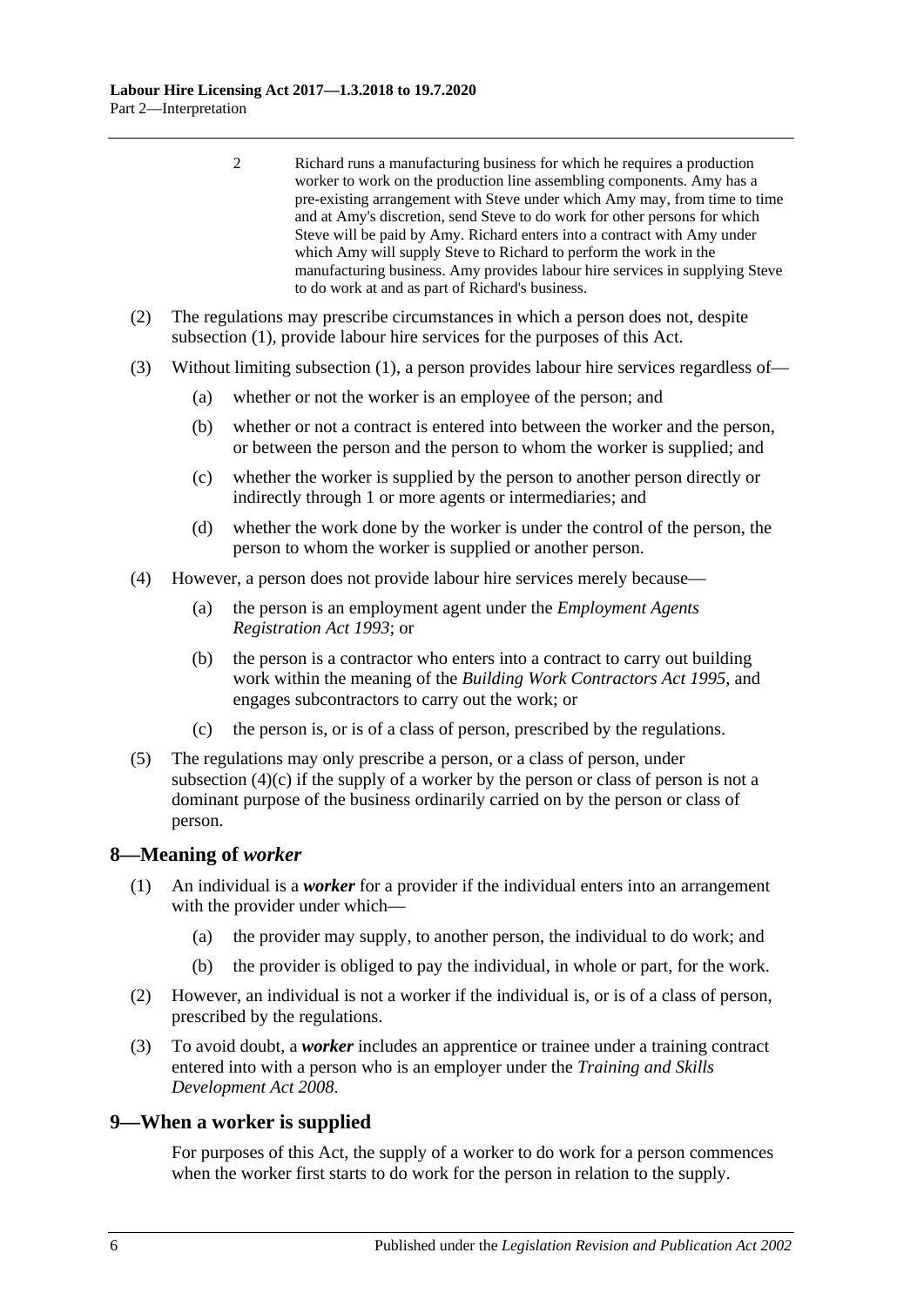#### <span id="page-6-0"></span>**10—Fit and proper person**

- (1) Without limiting the matters to which the Commissioner may have regard in determining whether a person is a fit and proper person to be the holder of a licence or a fit and proper person to be the director of a body corporate that is the holder of a licence, the Commissioner may have regard to the following matters:
	- (a) the person's character including, for example, the person's honesty, integrity and professionalism;
	- (b) whether the person has previously held a licence under this Act or a corresponding law and whether such a licence lapsed or was suspended or cancelled;
	- (c) demonstrated compliance by the person with relevant laws;
	- (d) information provided to the Commissioner by the Commissioner of Police under [section](#page-19-2) 32;
	- (e) in the case of a natural person—
		- (i) whether the person has sufficient business knowledge, experience and skills for the purpose of properly carrying on business under the licence; and
		- (ii) whether the person has previously been the director of a body corporate that has previously held a licence under this Act or a corresponding law and whether such a licence was suspended or cancelled;
	- (f) in the case of a body corporate—
		- (i) whether the directors of the body corporate together have sufficient business knowledge and experience for the purpose of properly directing the business carried on under the licence; and
		- (ii) whether the body corporate is being wound up or is under official management or in receivership.
- (2) A person is not a fit and proper person to be the holder of a licence if—
	- (a) the person has been found guilty or convicted of an offence, or an offence of a class, prescribed by the regulations; or
	- (b) in the case of a natural person, the person—
		- (i) is a member of, or a participant in, a prescribed organisation; or
		- (ii) is a close associate of a person who is a member of a prescribed organisation or is subject to a control order under the *[Serious and](http://www.legislation.sa.gov.au/index.aspx?action=legref&type=act&legtitle=Serious%20and%20Organised%20Crime%20(Control)%20Act%202008)  [Organised Crime \(Control\) Act](http://www.legislation.sa.gov.au/index.aspx?action=legref&type=act&legtitle=Serious%20and%20Organised%20Crime%20(Control)%20Act%202008) 2008*; or
		- (iii) is an insolvent under administration within the meaning of the *Corporations Act 2001* of the Commonwealth; or
		- (iv) has, during the period of 5 years preceding the application for the licence, been a director of a body corporate that has been wound up for the benefit of creditors—
			- (A) when the body was being so wound up; or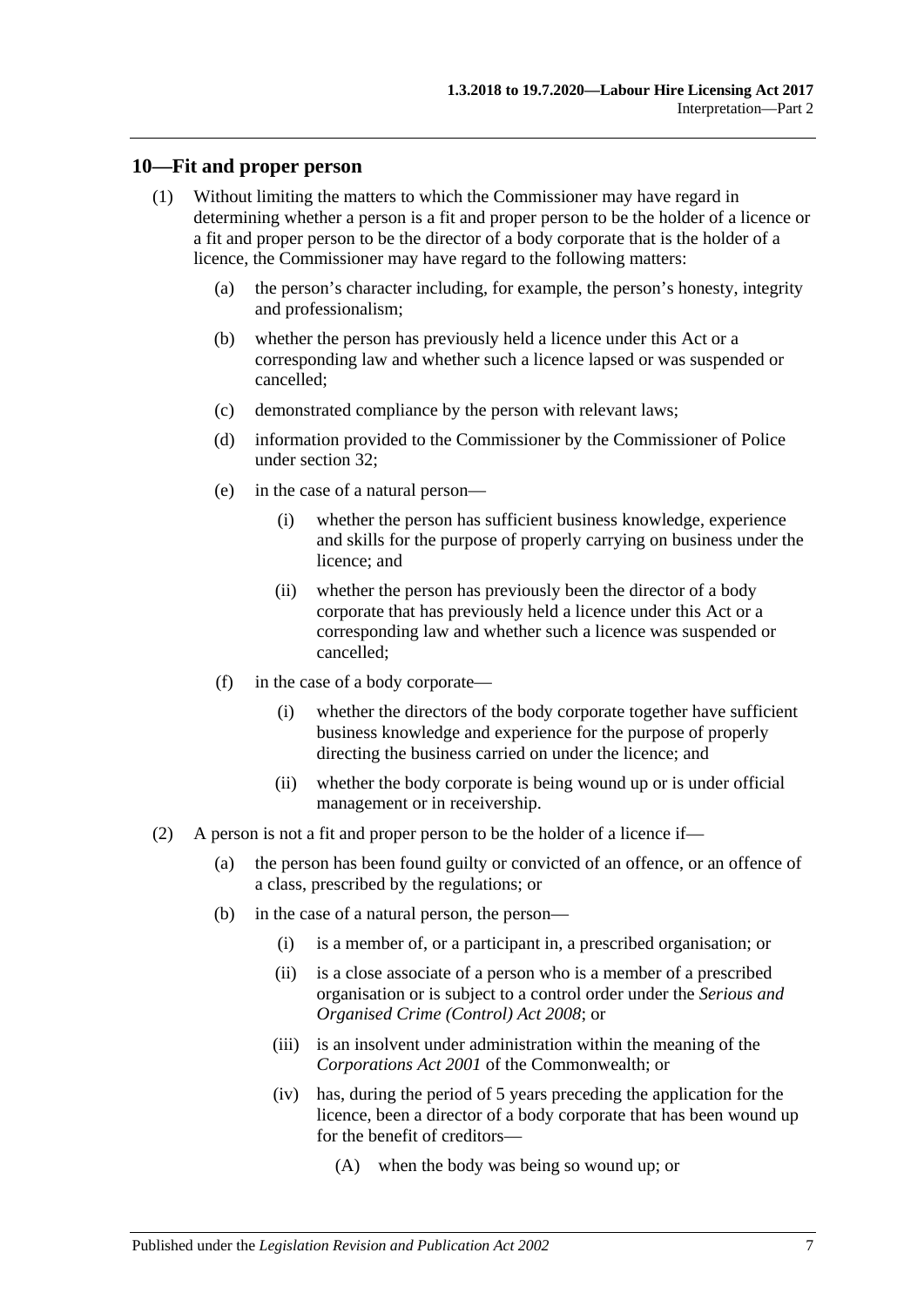- (B) within the period of 6 months preceding the commencement of the winding up; or
- (c) in the case of a body corporate—
	- (i) the body corporate is a body corporate, or is a body corporate of a class, prescribed by the regulations; or
	- (ii) the body corporate is a prescribed organisation.
- (3) A person is not a fit and proper person to be the director of a body corporate that is the holder of a licence if the person—
	- (a) has been found guilty or convicted of an offence, or an offence of a class, prescribed by the regulations; or
	- (b) is a member of, or a participant in, a prescribed organisation; or
	- (c) is a close associate of a person who is a member of a prescribed organisation or is subject to a control order under the *[Serious and Organised Crime](http://www.legislation.sa.gov.au/index.aspx?action=legref&type=act&legtitle=Serious%20and%20Organised%20Crime%20(Control)%20Act%202008)  [\(Control\) Act](http://www.legislation.sa.gov.au/index.aspx?action=legref&type=act&legtitle=Serious%20and%20Organised%20Crime%20(Control)%20Act%202008) 2008*; or
	- (d) is an insolvent under administration within the meaning of the *Corporations Act 2001* of the Commonwealth; or
	- (e) has, during the period of 5 years preceding the application for the licence, been a director of a body corporate that has been wound up for the benefit of creditors—
		- (i) when the body was being so wound up; or
		- (ii) within the period of 6 months preceding the commencement of the winding up.
- (4) For the purposes of this Act, a person is a *fit and proper person to be a responsible person* if the person is a fit and proper person to be the holder of a licence.
- (5) In this section—

*close associate*—see [subsection](#page-8-3) (6);

*domestic partner* means a person who is a domestic partner within the meaning of the *[Family Relationships Act](http://www.legislation.sa.gov.au/index.aspx?action=legref&type=act&legtitle=Family%20Relationships%20Act%201975) 1975*, whether declared as such under that Act or not;

*member*, of an organisation, includes an associate member or a prospective member, however described;

*participant*, in a prescribed organisation, means—

- (a) if the organisation is a body corporate—a director or officer of the body corporate; or
- (b) a person who (whether by words or conduct, or in any other way) asserts, declares or advertises their membership of, or association with, the organisation; or
- (c) a person who (whether by words or conduct, or in any other way) seeks to be a member of, or to be associated with, the organisation; or
- (d) a person who attends more than 1 meeting or gathering of persons who participate in the affairs of the organisation in any way; or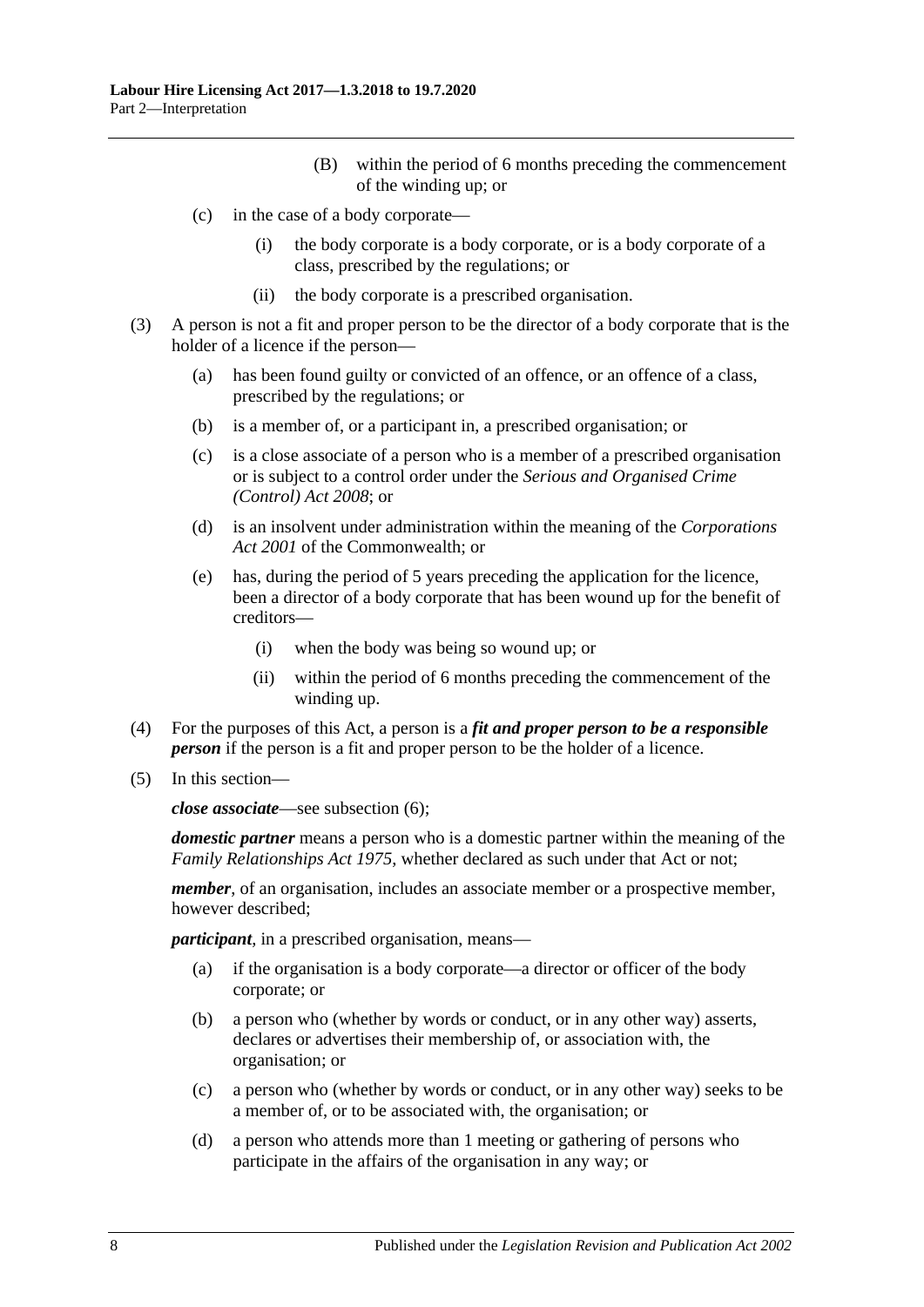(e) a person who takes part in the affairs of the organisation in any other way,

but does not include a lawyer acting in a professional capacity;

*prescribed organisation*—the following are prescribed organisations:

- (a) a criminal organisation within the meaning of Division 1 or Division 2 of Part 3B of the *[Criminal Law Consolidation Act](http://www.legislation.sa.gov.au/index.aspx?action=legref&type=act&legtitle=Criminal%20Law%20Consolidation%20Act%201935) 1935*;
- (b) any other organisation prescribed by the regulations for the purposes of this definition.
- <span id="page-8-3"></span>(6) For the purposes of this section, 2 persons are *close associates* if—
	- (a) 1 is a spouse, domestic partner, parent, brother, sister or child of the other; or
	- (b) they are members of the same household; or
	- (c) they are in partnership; or
	- (d) they are related bodies corporate; or
	- (e) 1 has a right to participate (otherwise than as a shareholder in a body corporate) in income or profits derived from a business conducted by the other; or
	- $(f)$  1 is in a position to exercise control or significant influence over the conduct of the other.
- (7) For the purposes of this section, a reference to a parent, brother, sister or child of a person will be taken to include a reference to a step-parent, step-brother, step-sister or step-child (as the case requires) of the person.

# <span id="page-8-0"></span>**Part 3—Prohibited conduct**

## <span id="page-8-1"></span>**11—Licence required to provide labour hire services**

(1) A person must not provide labour hire services except as authorised by a licence under this Act.

Maximum penalty:

- (a) in the case of a natural person—\$140 000 or imprisonment for 3 years;
- (b) in the case of a body corporate—\$400 000.
- (2) A person must not advertise, or in any way hold out, that the person provides, is entitled to provide or is willing to provide labour hire services unless authorised to provide labour hire services by a licence under this Act.

Maximum penalty: \$30 000.

#### <span id="page-8-2"></span>**12—Person must not enter into arrangements with unlicensed providers**

(1) A person must not, without a reasonable excuse, enter into an arrangement with another person for the provision of labour hire services to the person unless the other person is authorised to provide labour hire services by a licence under this Act.

Maximum penalty:

- (a) in the case of a natural person—\$140 000 or imprisonment for 3 years;
- (b) in the case of a body corporate—\$400 000.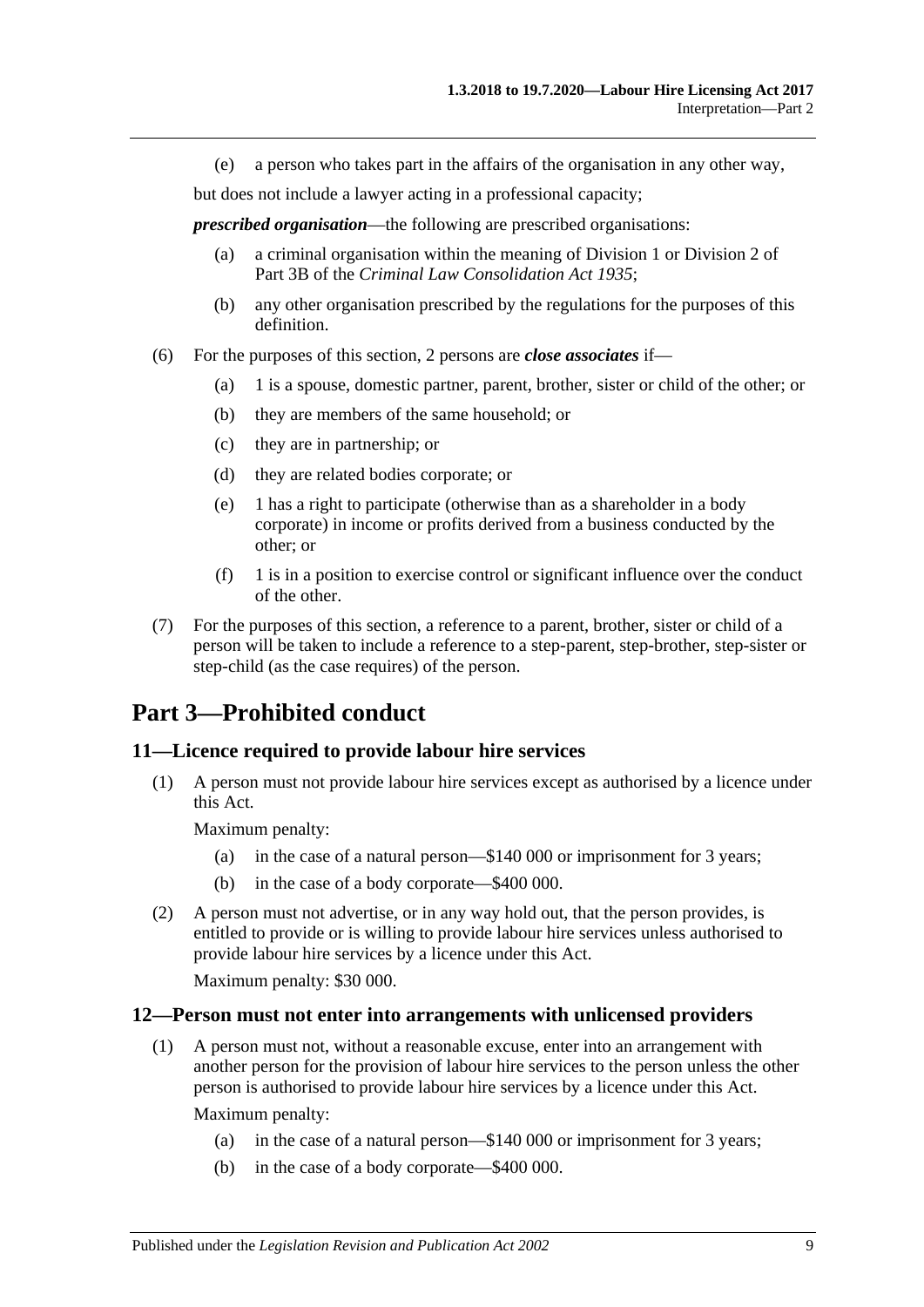(2) It is a reasonable excuse for the person not to comply if, when the person entered into the arrangement, the person providing the labour hire services was shown on the register as the holder of a licence.

#### <span id="page-9-0"></span>**13—Person must not enter into avoidance arrangements**

A person must not enter into an arrangement with another person (an *avoidance arrangement*) for the supply of a worker if the person knows, or ought reasonably to know, the arrangement is designed to circumvent or avoid an obligation imposed by this Act, unless the person has a reasonable excuse.

Maximum penalty:

- (a) In the case of a natural person—\$140 000 or imprisonment for 3 years;
- (b) In the case of a body corporate—\$400 000.

#### <span id="page-9-1"></span>**14—Persons must report avoidance arrangements**

- <span id="page-9-5"></span>(1) This section applies if—
	- (a) a person (the *non-complying person*) has supplied, or intends to supply, a worker to another person; and
	- (b) the other person (the *client*) is aware, or ought reasonably to be aware, the supply or intended supply by the non-complying person is an avoidance arrangement.
- (2) As soon as practicable after the client becomes aware, or ought reasonably to have become aware, of the matter mentioned in [subsection](#page-9-5)  $(1)(b)$ , the client must, unless the client has a reasonable excuse, give the Commissioner the following information in writing:
	- (a) the name of the non-complying person;
	- (b) a brief description of the avoidance arrangement.

Maximum penalty: \$30 000.

# <span id="page-9-2"></span>**Part 4—Licences**

# <span id="page-9-3"></span>**Division 1—Application and grant**

#### <span id="page-9-6"></span><span id="page-9-4"></span>**15—Application for licence**

- (1) Subject to this section, a person may apply to the Commissioner for a licence authorising the provision of labour hire services by the person.
- (2) An application under [subsection](#page-9-6) (1) must—
	- (a) be in a form approved by the Commissioner; and
	- (b) specify the names of the person or persons nominated to be responsible persons for the purposes of the licence; and
	- (c) include the information required by the Commissioner to determine the application; and
	- (d) be accompanied by the prescribed fee.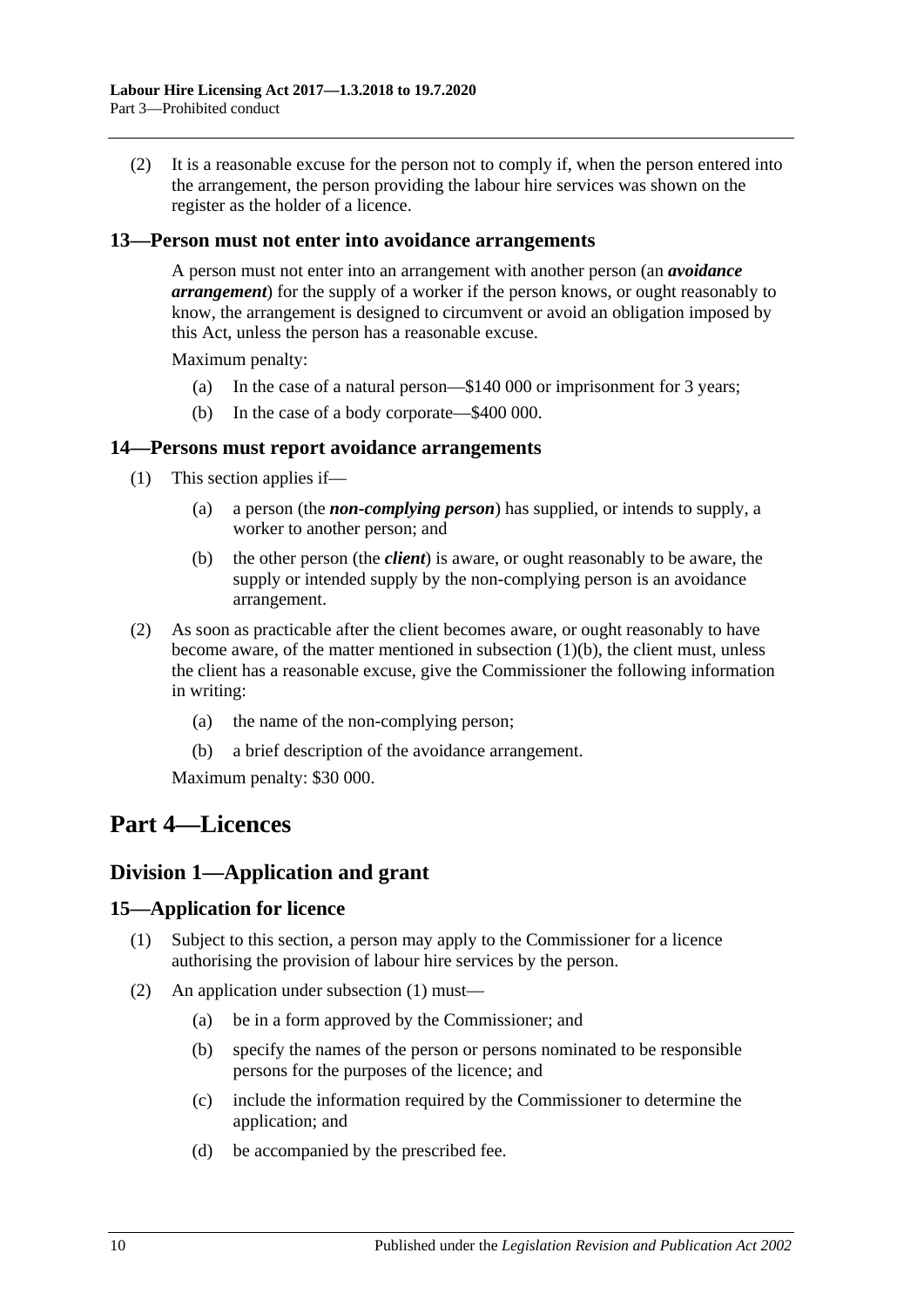- <span id="page-10-4"></span>(3) The Commissioner must cause notice of each application for a licence made under this section to be published on a website determined by the Commissioner.
- <span id="page-10-2"></span><span id="page-10-1"></span>(4) The following persons are not eligible, for the periods specified, to apply for a licence—
	- (a) a person who was the holder of a licence that was cancelled under [section](#page-15-1) 23, for a period of 2 years from the date of the cancellation;
	- (b) a related body corporate of a person referred to in [paragraph](#page-10-1) (a), for a period of 2 years from the date of the cancellation referred to in that paragraph;
	- (c) a person who has had an application under this section refused, for a period of 3 months from—
		- (i) the date of notification of the refusal of the application; or
		- (ii) if the person appeals against the decision to refuse the application, the date when the appeal is finally determined.
- (5) [Subsection](#page-10-2) (4) does not apply in relation to a body corporate that has been the holder of a licence that was cancelled or that has had an application for a licence refused, or a related body corporate of such a body corporate, if the Commissioner is satisfied that, because of a genuine sale occurring after the cancellation or refusal—
	- (a) no person who was a shareholder of, or held a beneficial interest in, the body corporate when the cancellation or the refused application was made, is a shareholder of, or holds a beneficial interest in, the body corporate; and
	- (b) no person who was in a position to control or influence the affairs of the body corporate when the cancellation or refused application was made is in a position to control or influence the affairs of the body corporate.
- (6) In this section—

*related body corporate* has the same meaning as in section 9 of the *Corporations Act 2001* of the Commonwealth.

# <span id="page-10-3"></span><span id="page-10-0"></span>**16—Objection to application**

- (1) A designated entity may, by notice in writing, lodge with the Commissioner an objection to an application for a licence made under [section](#page-9-4) 15 on the grounds that—
	- (a) the person applying for the licence is not a fit and proper person to be the holder of a licence; or
	- (b) a person nominated to be a responsible person for the purposes of the licence is not a fit and proper person to be a responsible person; or
	- (c) in the case of an application made by a body corporate—1 or more directors of the body corporate are not fit and proper persons to be directors of a body corporate that is the holder of a licence.
- (2) A notice of objection under [subsection](#page-10-3) (1) must—
	- (a) state reasons for the objection; and
	- (b) be made within 14 days of notice of the application being published under [section](#page-10-4) 15(3).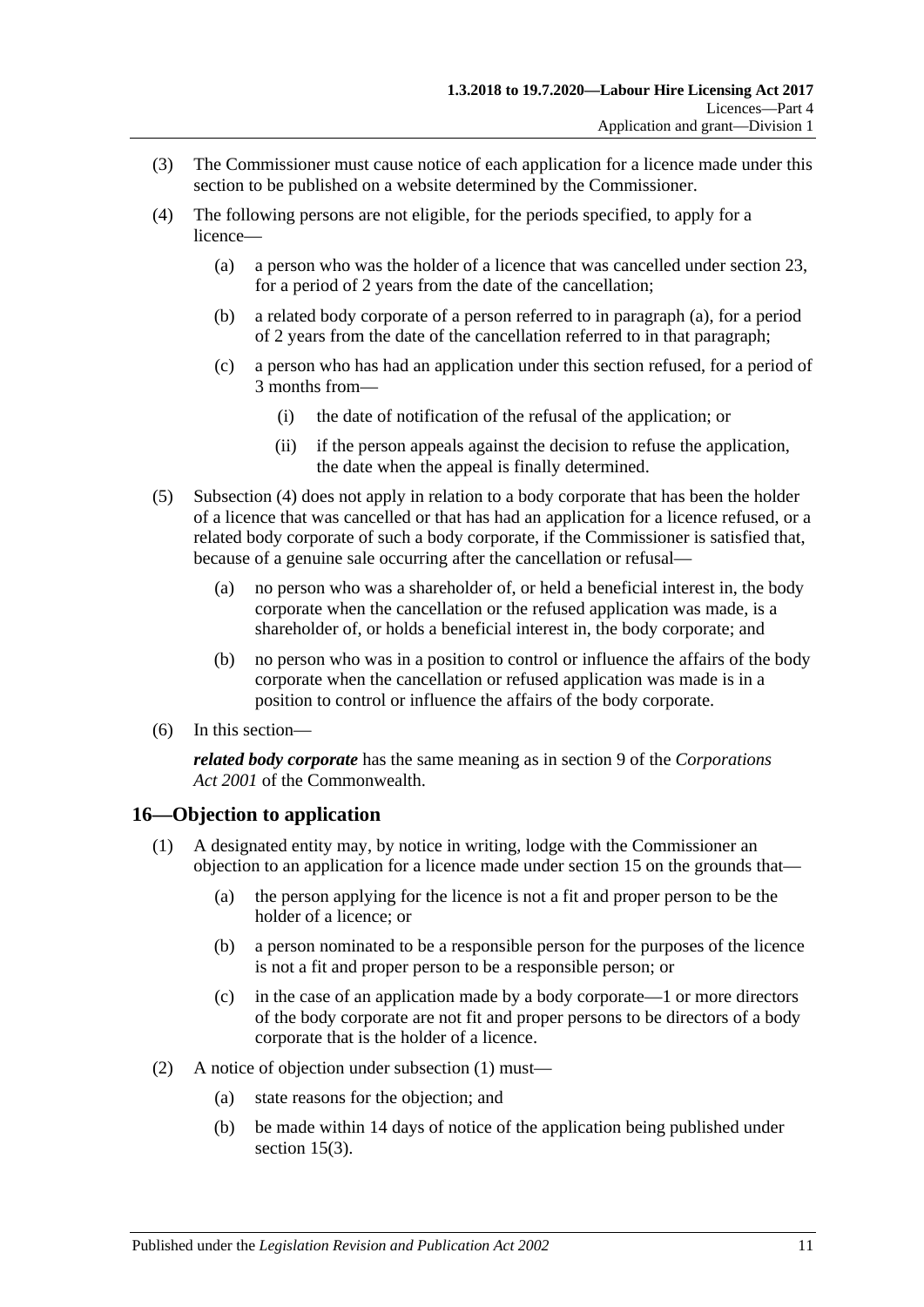- (3) If the Commissioner receives a notice of objection under [subsection](#page-10-3) (1) in respect of an application for a licence, the Commissioner must—
	- (a) forward a copy of the notice of objection to the person making the application for the licence as soon as reasonably practicable after receiving the notice; and
	- (b) allow a period of 14 days from the date of forwarding the notice for the applicant to respond to the notice of objection.
- (4) If a notice of objection has been lodged in respect of an application for a licence—
	- (a) the Commissioner must not grant the licence under [section](#page-11-0) 17 unless the Commissioner has taken into account the objection and the response of the applicant to the objection (if any); and
	- (b) if the Commissioner grants the licence, the Commissioner must give notice of the grant to the designated entity that lodged the notice of objection.
- <span id="page-11-3"></span>(5) In this section—

*designated entity* means any of the following entities:

- (a) an industrial association (within the meaning of the *[Return to Work](http://www.legislation.sa.gov.au/index.aspx?action=legref&type=act&legtitle=Return%20to%20Work%20Act%202014)  Act [2014](http://www.legislation.sa.gov.au/index.aspx?action=legref&type=act&legtitle=Return%20to%20Work%20Act%202014)*);
- (b) an agency or instrumentality of this State or of the Commonwealth, another State or a Territory of the Commonwealth;
- (c) a council (within the meaning of the *[Local Government Act](http://www.legislation.sa.gov.au/index.aspx?action=legref&type=act&legtitle=Local%20Government%20Act%201999) 1999*).

#### <span id="page-11-2"></span><span id="page-11-0"></span>**17—Grant of licence**

- (1) Subject to this Act, the Commissioner must, on application under [section](#page-9-4) 15, grant a licence to an applicant if satisfied that—
	- (a) in the case of an applicant who is a natural person, the applicant—
		- (i) is a fit and proper person to be the holder of the licence; and
		- (ii) has sufficient financial resources for the purpose of properly carrying on business under the licence; and
	- (b) in the case of an applicant that is a body corporate—
		- (i) the body corporate is a fit and proper person to be the holder of the licence; and
		- (ii) each director of the body corporate is a fit and proper person to be the director of a body corporate that is the holder of a licence; and
		- (iii) the body corporate has sufficient financial resources for the purpose of properly carrying on business under the licence; and
	- (c) each person to be specified as a responsible person under [subsection](#page-11-1)  $(2)(b)$  is a fit and proper person to be a responsible person.
- <span id="page-11-1"></span>(2) The Commissioner must, in granting a licence under [subsection](#page-11-2) (1), specify—
	- (a) the number of responsible persons required for the licence; and
	- (b) the name of each person authorised to be a responsible person for the purposes of the licence.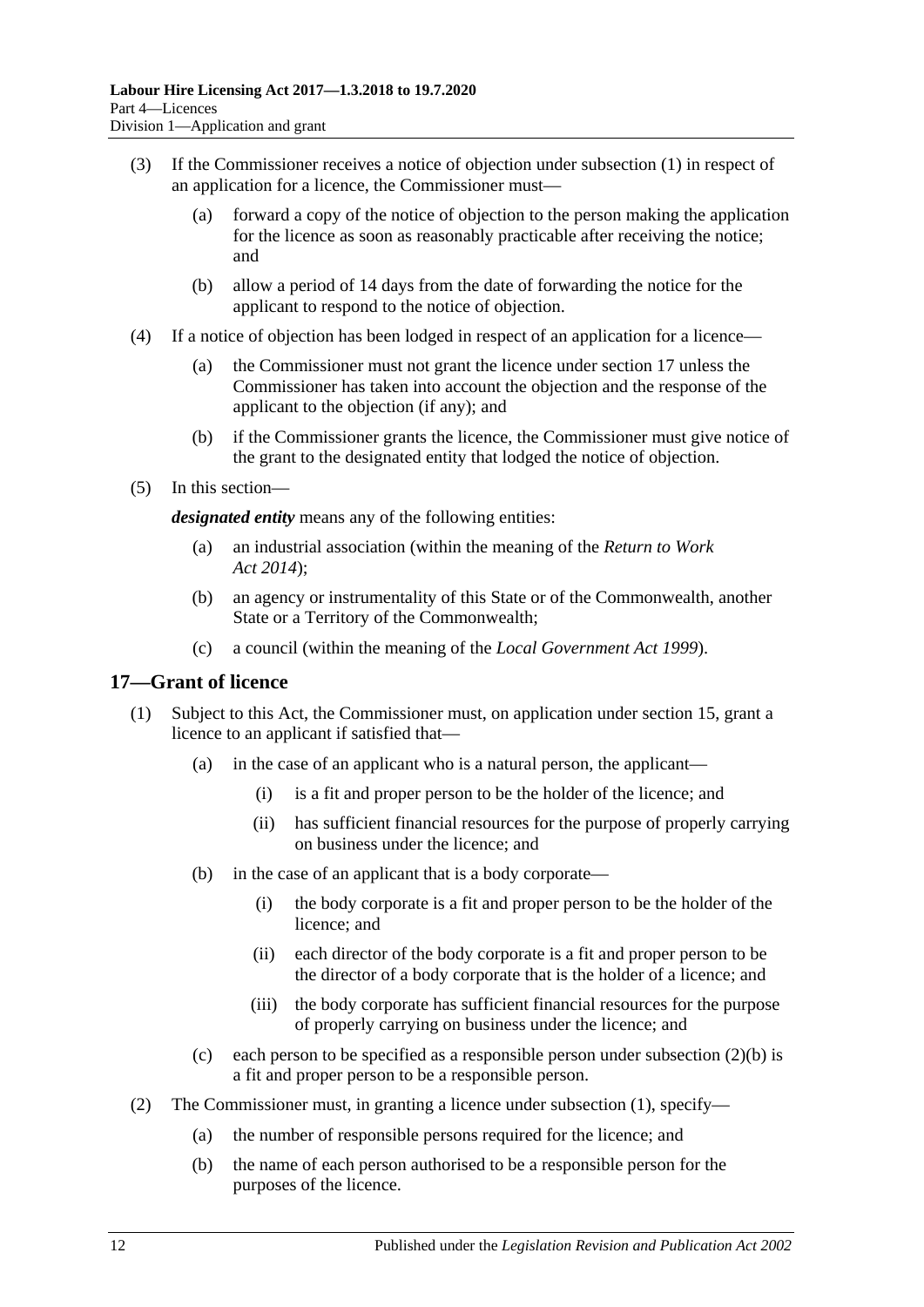(3) The Commissioner may issue to a person evidence, in a manner and form determined by the Commissioner, that the person is the holder of a licence.

## <span id="page-12-0"></span>**18—Conditions of licence**

- (1) A licence granted under [section](#page-11-0) 17 is subject to such conditions as the Commissioner thinks fit.
- <span id="page-12-4"></span>(2) The Commissioner may, at any time after the grant of a licence, vary or revoke a condition of the licence or impose a further condition on the licence as the Commissioner thinks fit.
- <span id="page-12-5"></span>(3) If the Commissioner proposes to impose a further condition on a licence or vary a condition of a licence under [subsection](#page-12-4) (2), the Commissioner must give the holder of the licence a notice stating—
	- (a) the proposed condition or variation of a condition; and
	- (b) the reasons for the proposed condition or variation; and
	- (c) that the holder of the licence may, within 14 days after the notice is given, give the Commissioner a written response to the proposed condition or variation.
- (4) The Commissioner must, before imposing a further condition on a licence or varying a condition of a licence under [subsection](#page-12-4) (2), take into account the response of the holder of the licence to the notice under [subsection](#page-12-5) (3) (if any).

#### <span id="page-12-1"></span>**19—Prohibition on licence transfer, sale etc**

The holder of a licence must not transfer, sell, dispose of, lend or hire out the licence to another person.

Maximum penalty: \$25 000 or imprisonment for 1 year.

# <span id="page-12-2"></span>**Division 2—Duration of licences and reporting**

## <span id="page-12-3"></span>**20—Duration of licence, periodic fee and report**

- (1) A licence remains in force (except for any period for which it is suspended) until—
	- (a) the licence is surrendered or cancelled; or
	- (b) the licence holder dies or, in the case of a licensed body corporate, is dissolved.
- <span id="page-12-6"></span>(2) The holder of a licence must, within 28 days after a reporting period for the licence ends—
	- (a) pay to the Commissioner the fee prescribed by regulation; and
	- (b) lodge with the Commissioner a report in a form approved by the Commissioner containing the prescribed information.
- <span id="page-12-7"></span>(3) If the holder of a licence fails to pay the fee or lodge the report in accordance with [subsection](#page-12-6) (2), the Commissioner may, by notice in writing, require the holder of the licence to make good the default.
- <span id="page-12-8"></span>(4) If the holder of a licence fails to comply with a notice under [subsection](#page-12-7) (3) within 28 days after service of the notice, the licence is cancelled.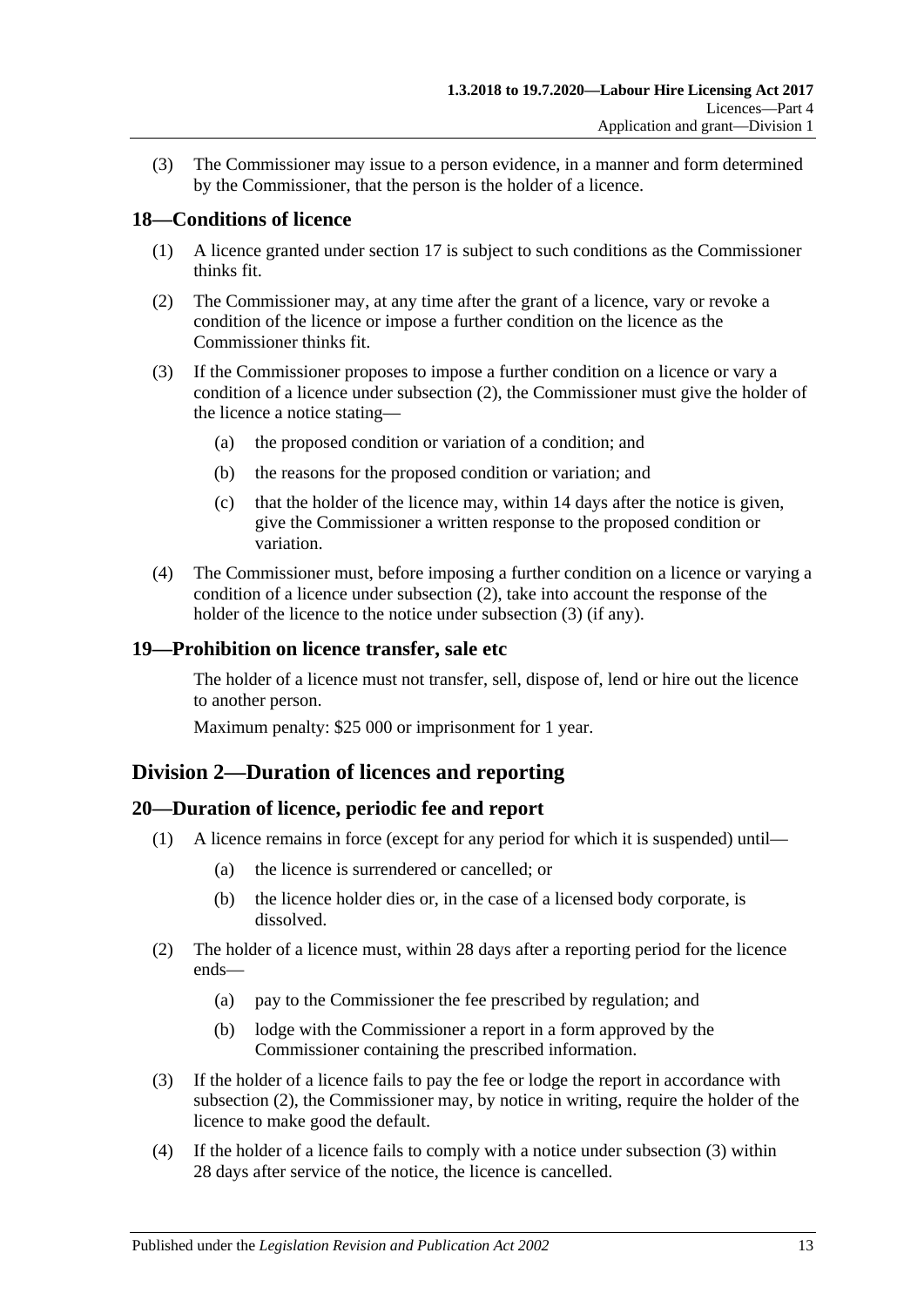- (5) The Commissioner must notify the holder of a licence in writing of the cancellation of the licence under [subsection](#page-12-8) (4).
- (6) In this section—

*prescribed information* means the following information:

- (a) the full name and contact details of the holder of the licence;
- (b) the business name, ABN and address of the business that is the subject of the licence;
- (c) the full name and contact details of each of the responsible persons for the licence;
- (d) the number of workers, supplied by the holder of the licence to another person, who do work for the other person during the reporting period (the *relevant workers*);
- (e) a description of the arrangements entered into between the holder of the licence and the relevant workers;
- (f) details of the industry in which the work was carried out by the relevant workers;
- (g) if the holder of the licence provided accommodation to the relevant workers in connection with the provision of labour hire services—
	- (i) the address of the accommodation; and
	- (ii) whether the relevant workers paid a fee for the accommodation; and
	- (iii) the number of relevant workers that used the accommodation;
- (h) if the holder of the licence is aware that accommodation was provided by another person to the relevant workers, to the best of the knowledge of the holder of the licence—
	- (i) who provided the accommodation; and
	- (ii) the address of the accommodation; and
	- (iii) whether the relevant workers paid a fee for the accommodation; and
	- (iv) the number of relevant workers that used the accommodation;
- (i) whether any other services were provided to the relevant workers by the holder of the licence or, to the best of the knowledge of the holder of the licence, by a person to whom a relevant worker was supplied;
- (j) information about compliance with relevant laws for the reporting period by the holder of the licence;
- (k) disclosure of any disciplinary action or enforcement action taken, or started, against the holder of the licence by a regulatory body under a relevant law during the reporting period;
- (l) to the best of the knowledge of the holder of the licence, the number of notifiable incidents involving a relevant worker notified under section 38 of the *[Work Health and Safety Act](http://www.legislation.sa.gov.au/index.aspx?action=legref&type=act&legtitle=Work%20Health%20and%20Safety%20Act%202012) 2012* during the reporting period;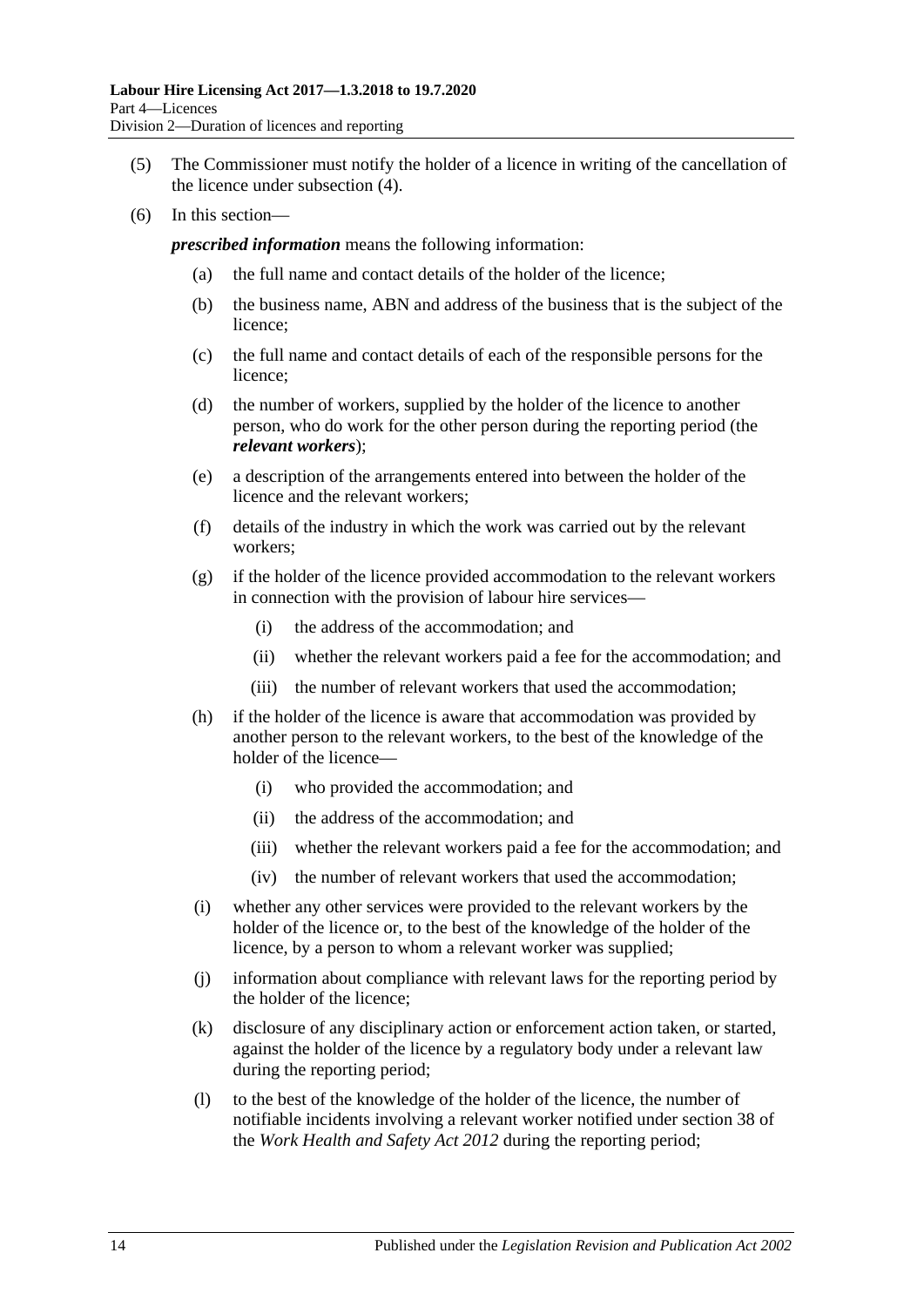- (m) to the best of the knowledge of the holder of the licence, the number of applications for compensation made by a relevant worker under the *[Return to](http://www.legislation.sa.gov.au/index.aspx?action=legref&type=act&legtitle=Return%20to%20Work%20Act%202014)  [Work Act](http://www.legislation.sa.gov.au/index.aspx?action=legref&type=act&legtitle=Return%20to%20Work%20Act%202014) 2014* during the reporting period;
- (n) any other information prescribed by the regulations;

*reporting period*, in relation to a licence, means—

- (a) the period of 12 months starting on the day the licence is granted; and
- (b) each subsequent period of 12 months.

## <span id="page-14-0"></span>**21—Notification of certain changes in circumstances**

- (1) The holder of a licence must give the Commissioner notice of a change in respect of a prescribed matter relating to the licence within 14 days after the change. Maximum penalty: \$4 000.
- (2) In this section—

*prescribed matter*, relating to a licence, means a matter prescribed by regulation relating to—

- (a) whether a person is a fit and proper person to be the holder of a licence; or
- (b) whether a person is a fit and proper person to be a director of a body corporate that is the holder of a licence; or
- (c) details about the licence shown on the register; or
- (d) activities undertaken under or relating to the licence (such as, without limitation, accommodation provided by the holder of the licence for workers supplied to another person).

## <span id="page-14-2"></span><span id="page-14-1"></span>**22—Provision of information**

- (1) The holder of a licence must, if so required by the Commissioner by notice in writing, provide the Commissioner with such information as the Commissioner requires relating to—
	- (a) the provision of labour hire services by the licence holder; and
	- (b) whether the holder of the licence is a fit and proper person to be the holder of a licence; and
	- (c) whether the licensee's business has sufficient financial resources for the purpose of properly carrying on business under the licence; and
	- (d) any other matters relating to the objects of this Act.
- (2) The Commissioner may require the holder of a licence to provide information under [subsection](#page-14-2) (1)—
	- (a) on 1 or more specified occasions; or
	- (b) at periodic intervals as specified by the Commissioner.
- <span id="page-14-3"></span>(3) If the holder of a licence fails to provide information in accordance with [subsection](#page-14-2) (1), the Commissioner may, by notice in writing, require the holder of the licence to make good the default.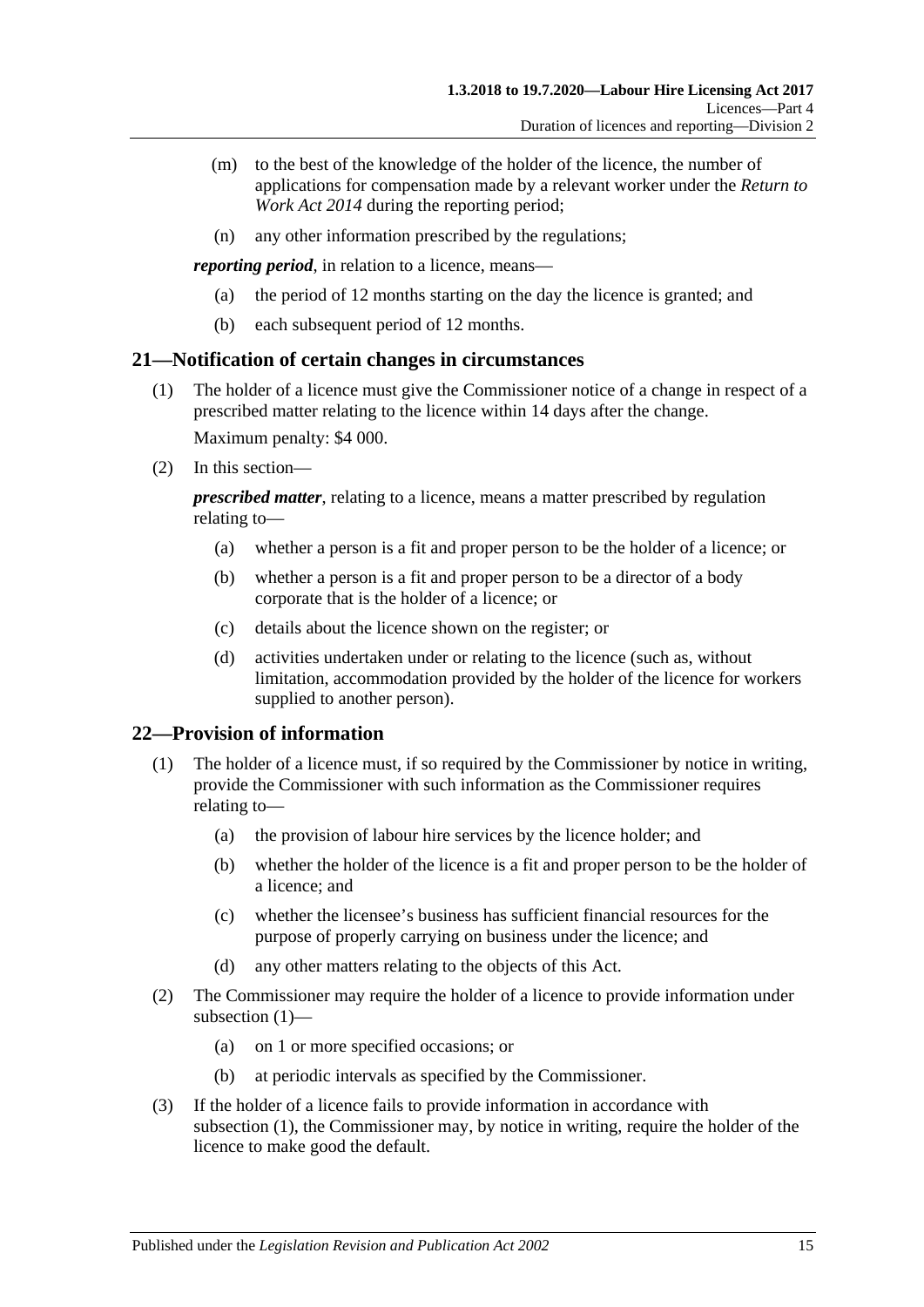- (4) If the holder of a licence fails to comply with a notice under [subsection](#page-14-3) (3) within 28 days after service of the notice, the licence is cancelled.
- (5) The Commissioner must notify the holder of a licence in writing of the cancellation of the licence under [subsection](#page-12-8) (4).
- (6) The Commissioner may, in a notice under [subsection](#page-14-2) (1), require the holder of a licence to verify specified information by statutory declaration.

# <span id="page-15-0"></span>**Division 3—Suspension, cancellation and surrender**

## <span id="page-15-2"></span><span id="page-15-1"></span>**23—Suspension and cancellation**

- (1) The Commissioner may suspend or cancel a licence by notice in writing to the holder of the licence if the Commissioner is satisfied that—
	- (a) the licence was obtained because of materially incorrect or misleading information; or
	- (b) the holder of the licence has given materially incorrect or misleading information in a report under [section](#page-12-3) 20, [21](#page-14-0) or [22;](#page-14-1) or
	- (c) the holder of the licence, or an employee or representative of the holder of the licence, has contravened a condition of the licence; or
	- (d) the holder of the licence, or an employee or representative of the holder of the licence, has failed to comply with, or has contravened or is contravening, a provision of this Act or the regulations; or
	- (e) the holder of the licence, or an employee or representative of the holder of the licence, has contravened or is contravening a relevant law; or
	- (f) the holder of the licence is no longer a fit and proper person to be the holder of a licence; or
	- (g) if the holder of the licence is a body corporate—
		- (i) 1 or more directors of the body corporate are no longer fit and proper persons to be directors of a body corporate that is the holder of a licence; or
		- (ii) the holder of the licence has been wound up or deregistered under the *Corporations Act 2001* of the Commonwealth; or
	- (h) the business to which the licence relates no longer has sufficient financial resources for the purpose of properly carrying on business under the licence; or
	- (i) for any other reason, the licence should be suspended or cancelled.
- (2) Suspension under [subsection](#page-15-2) (1)—
	- (a) takes effect at a date and time specified in the written notice; and
	- (b) may be for a period of not more than 90 days as specified in the written notice.
- (3) Cancellation under [subsection](#page-15-2) (1) takes effect on the date and time specified in the written notice of cancellation.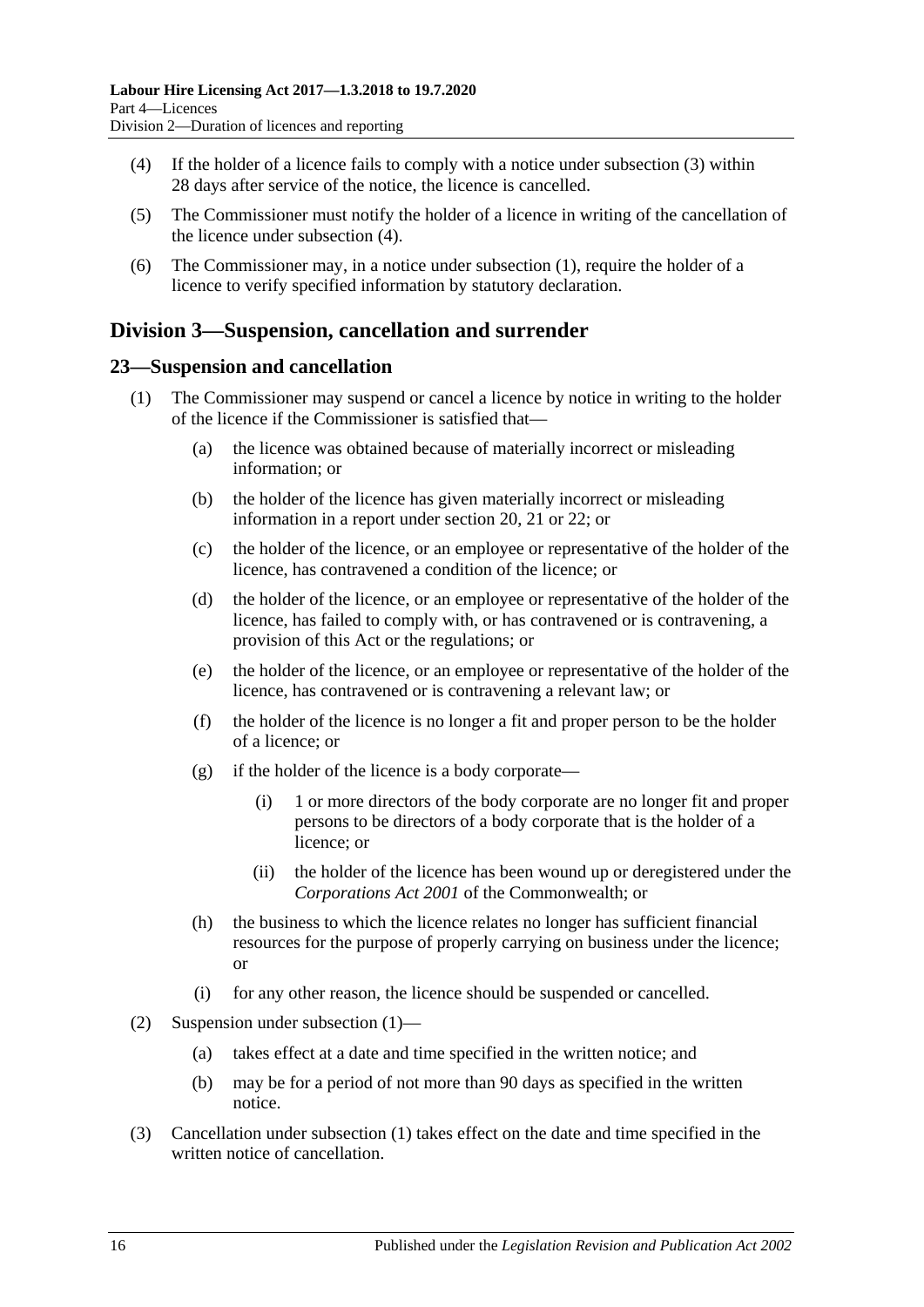## <span id="page-16-6"></span><span id="page-16-0"></span>**24—Return of evidence of suspended or cancelled licence**

- (1) If a licence is suspended or cancelled under a provision of this Act, the Commissioner may require the holder of the licence to return any evidence of the licence issued to the person within 14 days after receiving notice of the suspension or cancellation.
- (2) A person who fails to comply with a requirement of the Commissioner under [subsection](#page-16-6) (1) is guilty of an offence.

Maximum penalty: \$4 000.

## <span id="page-16-7"></span><span id="page-16-1"></span>**25—Surrender**

- (1) The holder of a licence may surrender the licence by notice in writing to the Commissioner.
- <span id="page-16-8"></span>(2) The Commissioner may require a person giving notice under [subsection](#page-16-7) (1) to return any evidence of the licence issued to the person within 14 days.
- (3) A person who fails to comply with a requirement of the Commissioner under [subsection](#page-16-8) (2) is guilty of an offence.

Maximum penalty: \$4 000.

(4) A licence surrendered under this section stops having effect on the day it is surrendered.

# <span id="page-16-2"></span>**Division 4—Responsible persons**

## <span id="page-16-3"></span>**26—Requirements for responsible persons**

A responsible person, for a licence, must be an individual who—

- (a) is responsible for the day-to-day management and operation of the business to which the licence relates; and
- (b) is a fit and proper person to be a responsible person; and
- (c) satisfies any other requirements prescribed by regulation.

## <span id="page-16-4"></span>**27—Responsible person must be reasonably available**

The holder of a licence must ensure that each responsible person for the licence is reasonably available to be contacted by the Commissioner, an authorised officer or a member of the public during business hours.

Maximum penalty: \$4 000.

## <span id="page-16-9"></span><span id="page-16-5"></span>**28—Application to change responsible person**

- (1) The holder of a licence may apply to the Commissioner to—
	- (a) remove a person as a responsible person for the licence; and
	- (b) appoint another individual as a responsible person for the licence.
- <span id="page-16-10"></span>(2) An application under [subsection](#page-16-9) (1) must be accompanied by—
	- (a) the information required by the Commissioner to determine the application; and
	- (b) the prescribed fee.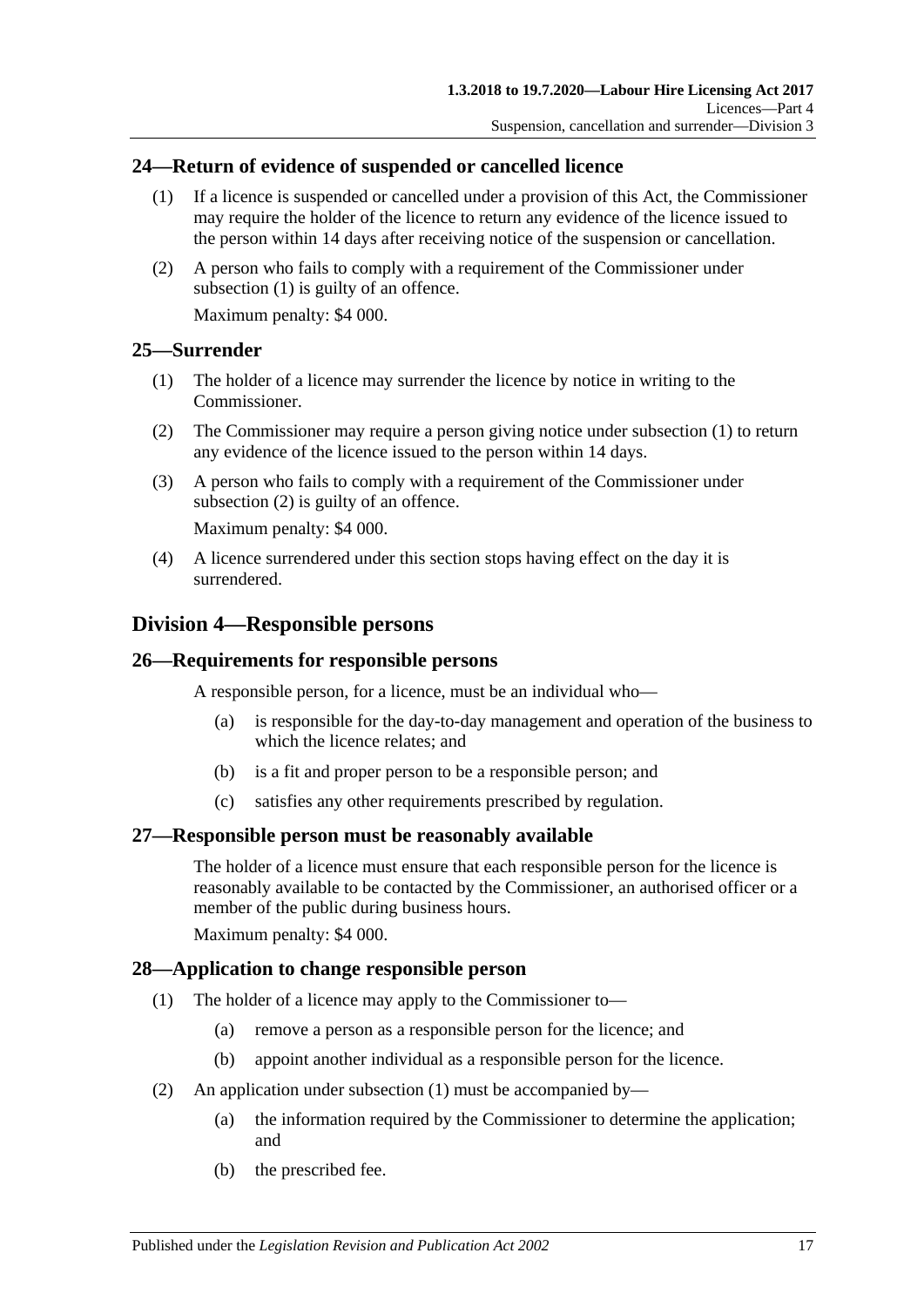- (3) The Commissioner may approve the application if—
	- (a) the Commissioner has complied with the requirements of [section](#page-18-1) 31; and
	- (b) the Commissioner is satisfied that the proposed appointee is suitable for appointment as a responsible person.
- (4) If the Commissioner approves the application, the Commissioner must update the register to record the change to the licence details.

#### <span id="page-17-1"></span><span id="page-17-0"></span>**29—Substitution of responsible person for limited period**

- (1) The holder of a licence may, by notice in writing, appoint an individual who is suitable for appointment as a responsible person as a *substitute responsible person* for the licence for a period of not more than 30 days if—
	- (a) a responsible person for the licence will be absent from the licence holder's business; and
	- (b) the individual consents in writing to the appointment.
- <span id="page-17-2"></span>(2) The holder of a licence must, as soon as reasonably practicable after the appointment of a person under [subsection](#page-17-1) (1) (but in any case within 7 days), notify the Commissioner of the appointment in a manner and form approved by the Commissioner.

Maximum penalty: \$4 000.

- <span id="page-17-3"></span>(3) The holder of a licence must, on providing notice to the Commissioner under [subsection](#page-17-2) (2), pay to the Commissioner the prescribed fee.
- <span id="page-17-4"></span>(4) The Commissioner may cancel the appointment of a person under [subsection](#page-17-1) (1) if satisfied that—
	- (a) the person is not a fit and proper person to be a responsible person; or
	- (b) the licence holder has failed to pay the fee under [subsection](#page-17-3) (3) in accordance with that subsection.
- (5) The holder of a licence must ensure the notice of appointment and the written consent are—
	- (a) kept at the premises where the substitute responsible person will be responsible for the day-to-day management and operation of the business; and
	- (b) made available for immediate inspection by an authorised officer who asks to see them.

Maximum penalty: \$4 000.

- (6) A substitute responsible person is taken to be a responsible person for the licence for the period of the appointment.
- <span id="page-17-5"></span>(7) The Commissioner may, on application by the holder of a licence, extend the appointment of a substitute responsible person if the Commissioner is satisfied that it is appropriate in the circumstances to do so.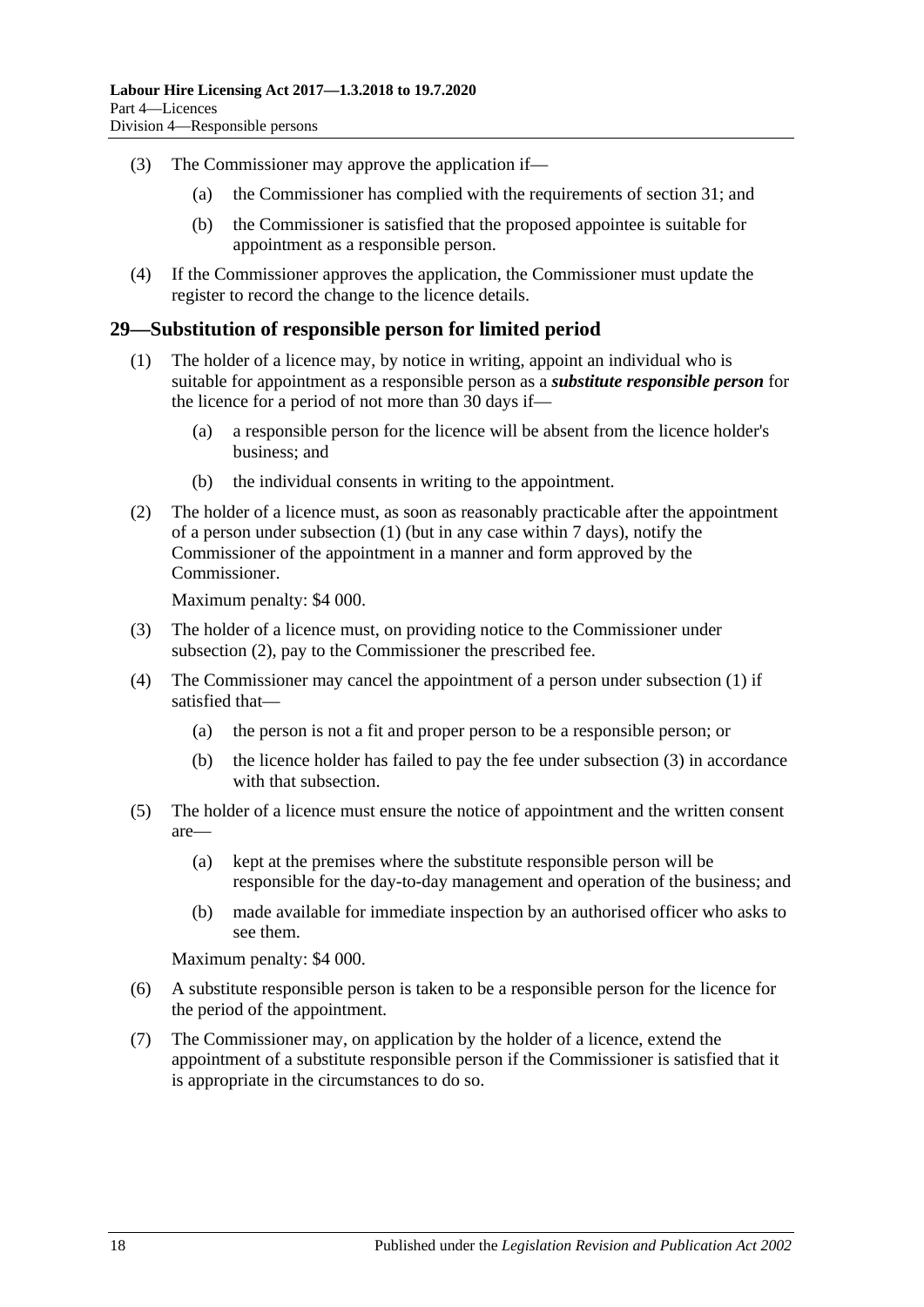# <span id="page-18-0"></span>**30—Appointment of substitute responsible person by Commissioner on application**

- <span id="page-18-2"></span>(1) If a responsible person for a licence will be absent from the business to which the licence relates for a period of more than 30 days the Commissioner may, on application by the holder of the licence, appoint another individual as a *substitute responsible person* in respect of the licence for the period of that absence.
- (2) An application under [subsection](#page-18-2) (1) must be accompanied by enough information about the person proposed to be appointed to enable the Commissioner to decide whether the person is suitable for appointment as a substitute responsible person.
- (3) The Commissioner may only appoint a person as a substitute responsible person under this section if—
	- (a) the Commissioner has complied with the requirements of [section](#page-18-1) 31; and
	- (b) the Commissioner is satisfied that the person is suitable for appointment as a responsible person.
- (4) If the Commissioner approves the application, the Commissioner must update the register to record the change to the licence details.

## <span id="page-18-1"></span>**31—Objection to appointment of responsible person or substitute responsible person**

- <span id="page-18-3"></span>(1) If the Commissioner receives an application to which this section applies, the Commissioner must cause notice of the application to be published on a website determined by the Commissioner.
- <span id="page-18-4"></span>(2) A designated entity may, in response to a notice published under [subsection](#page-18-3) (1) in respect of an application and by notice in writing, lodge with the Commissioner an objection to the application on the grounds that the person proposed to be appointed as a responsible person, or as a substitute responsible person, is not a fit and proper person to be a responsible person.
- (3) A notice of objection under [subsection](#page-18-4) (2) must—
	- (a) state reasons for the objection; and
	- (b) be made within 14 days of notice of the application being published under [subsection](#page-18-3)  $(1)$ .
- (4) If the Commissioner receives a notice of objection under [subsection](#page-18-4) (2) in respect of an application, the Commissioner must—
	- (a) forward a copy of the notice of objection to the person making the application as soon as reasonably practicable after receiving the notice; and
	- (b) allow a period of 14 days from the date of forwarding the notice for the applicant to respond to the notice of objection.
- (5) If a notice of objection has been lodged under [subsection](#page-18-4) (2) in respect of an application—
	- (a) the Commissioner must not grant the application unless the Commissioner has taken into account the objection and the response of the applicant to the objection (if any); and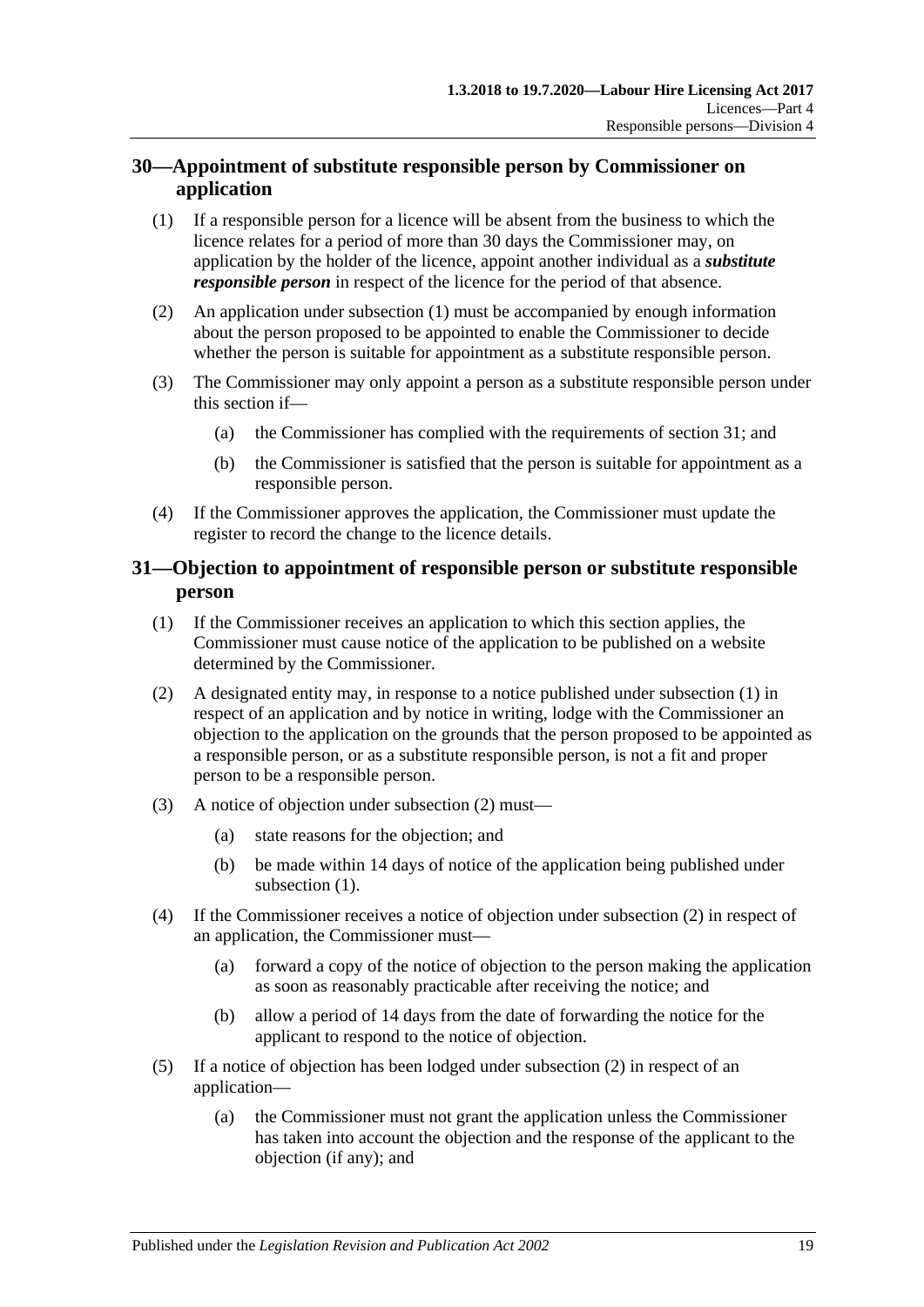- (b) if the Commissioner grants the application, the Commissioner must give notice of the grant to the designated entity that lodged the notice of objection.
- (6) This section applies to the following applications:
	- (a) an application under section  $28(1)(b)$  to appoint another individual as a responsible person for a licence;
	- (b) an application under [section](#page-18-2) 30(1) to appoint an individual as a substitute responsible person.
- (7) In this section—

*designated entity* has the same meaning as in [section](#page-10-0) 16.

# <span id="page-19-0"></span>**Part 5—Monitoring and enforcement**

# <span id="page-19-1"></span>**Division 1—Referral to Commissioner of Police**

## <span id="page-19-2"></span>**32—Commissioner may refer matters to Commissioner of Police**

- (1) This section applies to the following matters:
	- (a) an application under [section](#page-9-4) 15 for the grant of a licence;
	- (b) an application under [section](#page-16-5) 28 to change a responsible person;
	- (c) the appointment of a person as a substitute responsible person under [section](#page-17-0) 29 or [30;](#page-18-0)
	- (d) a question as to whether a specified person is a fit and proper person to be the holder of a licence;
	- (e) a question as to whether a specified person is a fit and proper person to be the director of a body corporate that is the holder of a licence;
	- (f) a question as to whether a specified person is a fit and proper person to be a responsible person.
- <span id="page-19-4"></span>(2) The Commissioner may refer a matter to which this section applies to the Commissioner of Police.
- (3) As soon as reasonably practicable following receipt of a referral under [subsection](#page-19-4) (2), the Commissioner of Police—
	- (a) must make available to the Commissioner information about criminal convictions of persons relevant to the referred matter; and
	- (b) may make available to the Commissioner other information to which the Commissioner of Police has access relevant to the referred matter (such as whether the application should be granted or the person is a fit and proper person for the purposes of this Act).

# <span id="page-19-3"></span>**33—Criminal intelligence**

(1) Information that is classified by the Commissioner of Police as criminal intelligence for the purposes of this Act may not be disclosed to any person other than the Commissioner, the Minister, a court or a person to whom the Commissioner of Police authorises its disclosure.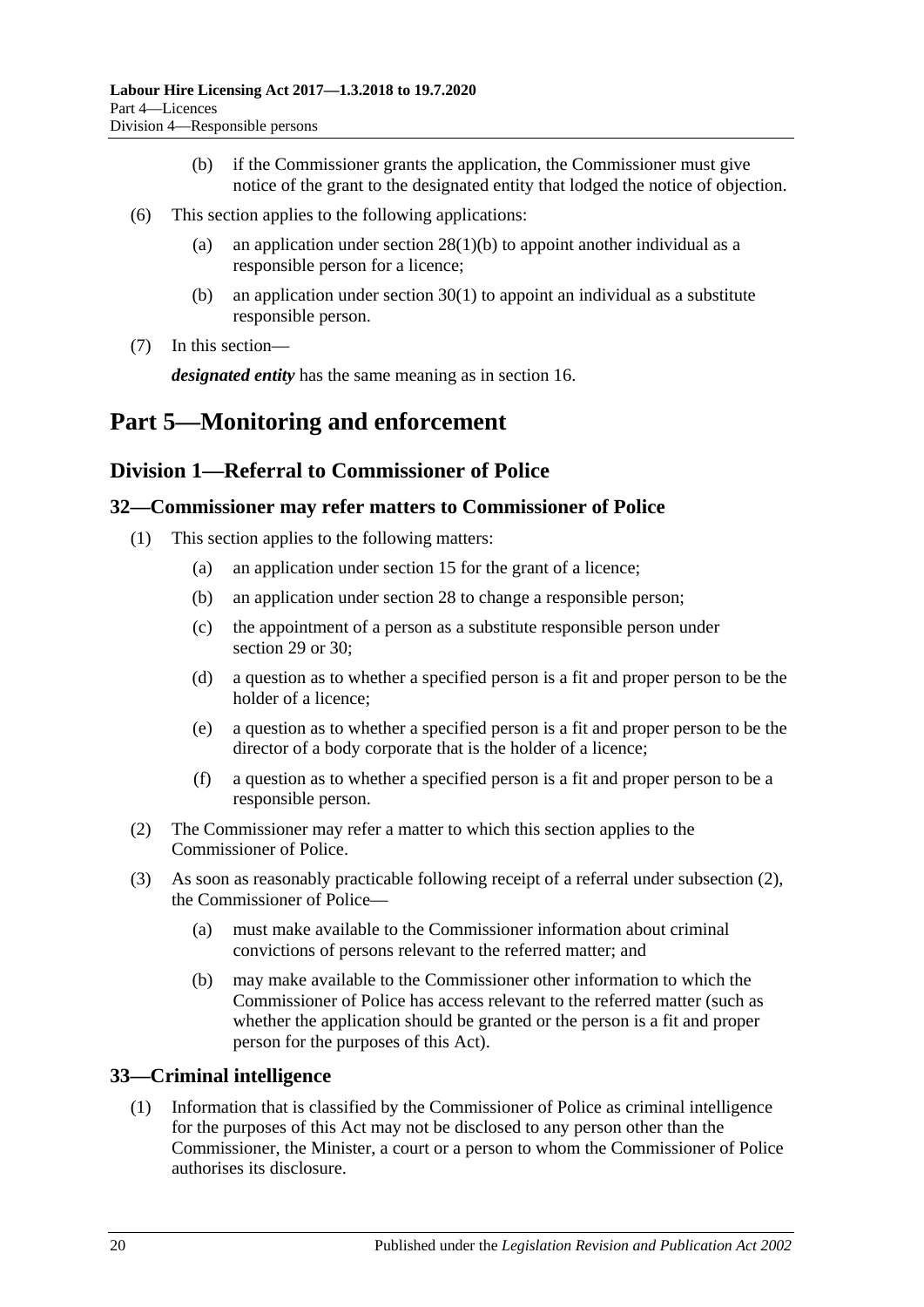- $(2)$  If—
	- (a) the Commissioner refuses an application for a licence, suspends or cancels a licence under [section](#page-15-1) 23, refuses to appoint a proposed appointee as a responsible person for a licence under section [28\(1\)\(b\),](#page-16-10) cancels the appointment of a person under [section](#page-17-4) 29(4) or takes any other action under this Act; and
	- (b) the decision to do so is made because of information that is classified by the Commissioner of Police as criminal intelligence,

the Commissioner is not required to provide any grounds or reasons for the decision other than that it was made in the public interest.

- (3) In any proceedings under this Act, the Commissioner and the court before which the proceedings are being heard—
	- (a) must, on the application of the Commissioner of Police, take steps to maintain the confidentiality of information classified by the Commissioner of Police as criminal intelligence, including steps to receive evidence and hear argument about the information in private in the absence of the parties to the proceedings and their representatives; and
	- (b) may take evidence consisting of or relating to information so classified by the Commissioner of Police by way of affidavit of a police officer of or above the rank of superintendent.
- (4) The Commissioner of Police may not delegate the function of classifying information as criminal intelligence for the purposes of this Act except to a Deputy Commissioner or Assistant Commissioner of Police.

# <span id="page-20-0"></span>**Division 2—Authorised officers**

#### <span id="page-20-1"></span>**34—Authorised officers**

- (1) The Commissioner is an authorised officer.
- (2) The Commissioner may, by instrument, appoint any of the following as an authorised officer for the purposes of this Act:
	- (a) a public sector employee under the *[Public Sector Act](http://www.legislation.sa.gov.au/index.aspx?action=legref&type=act&legtitle=Public%20Sector%20Act%202009) 2009*;
	- (b) the holder of a statutory office;
	- (c) a person who is appointed as an authorised officer or inspector under a corresponding law;
	- (d) a person in a prescribed class of persons.
- (3) The appointment of an authorised officer may be made subject to conditions specified in the instrument of appointment.
- (4) The Commissioner may, at any time, revoke an appointment of an authorised officer or vary or revoke a condition of appointment or impose a further condition of appointment.
- (5) An authorised officer must be issued with an identity card—
	- (a) containing the person's name and a photograph of the person; and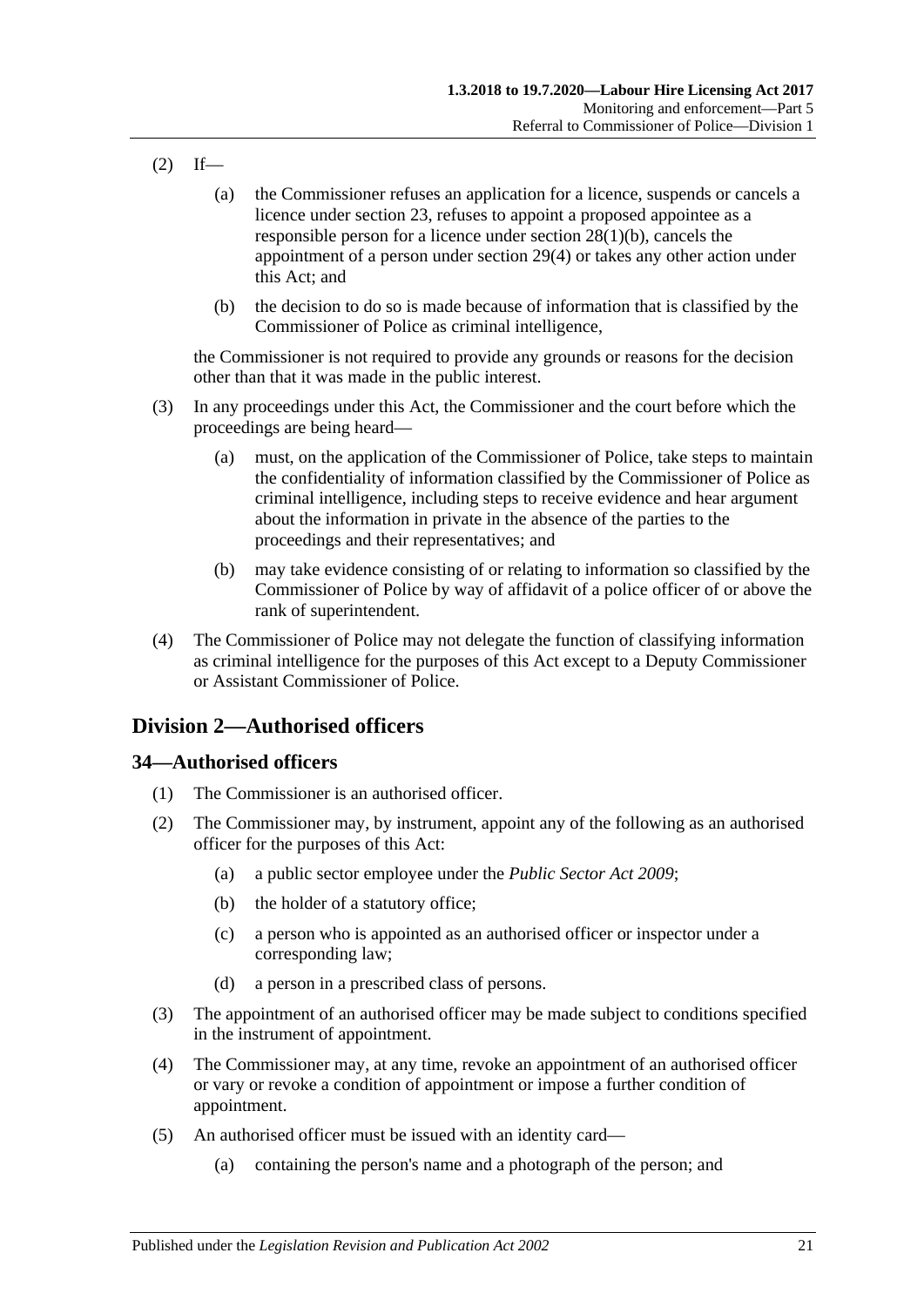- (b) stating that the person is an authorised officer under this Act.
- (6) If the powers of an authorised officer have been limited by conditions, the identity card issued to the authorised officer must indicate those limitations.
- (7) An authorised officer must, at the request of a person in relation to whom the authorised officer intends to exercise powers under this Act, produce for the inspection of the person the officer's identity card.
- (8) An authorised officer may, in exercising powers under this Act, be assisted by such other persons as are reasonably necessary for the purpose.

## <span id="page-21-2"></span><span id="page-21-0"></span>**35—Obtaining information**

- (1) For the purposes of this Act an authorised officer may require a person—
	- (a) to answer any questions, orally or in writing; or
	- (b) to produce books or documents.
- (2) For an electronic document, compliance with the requirement requires the making available or production of a clear printed reproduction of the electronic document.
- <span id="page-21-3"></span>(3) An authorised officer may, for the purposes of [subsection](#page-21-2) (1), by notice in writing served on a person, require the person to attend at a specified time and place.
- (4) A person must not—
	- (a) refuse or fail to comply with a reasonable requirement under this section; or
	- (b) without reasonable excuse, refuse or fail to attend at the time and place specified in a notice under [subsection](#page-21-3) (3) (or some other time and place allowed by an authorised officer); or
	- (c) knowingly make a statement that is false or misleading in a material particular (whether by reason of the inclusion or omission of a particular) in an answer given or information provided under this section.

Maximum penalty: \$20 000.

- (5) An authorised officer may require that the answer to a question under this section be verified by statutory declaration or given under oath.
- (6) A person is not required to answer a question or produce a book or document if the answer or the production of the book or document would result in or tend towards self-incrimination.

#### <span id="page-21-5"></span><span id="page-21-1"></span>**36—Entry and inspection**

- <span id="page-21-4"></span>(1) Subject to [subsection](#page-22-1) (2), for the purposes of this Act, an authorised officer may at any reasonable time—
	- (a) enter and search any premises; and
	- (b) stop, enter and search any vessel or vehicle; and
	- (c) open any container, package or other item found in the premises, vessel or vehicle; and
	- (d) make any inspection; and
	- (e) conduct any analysis or test; and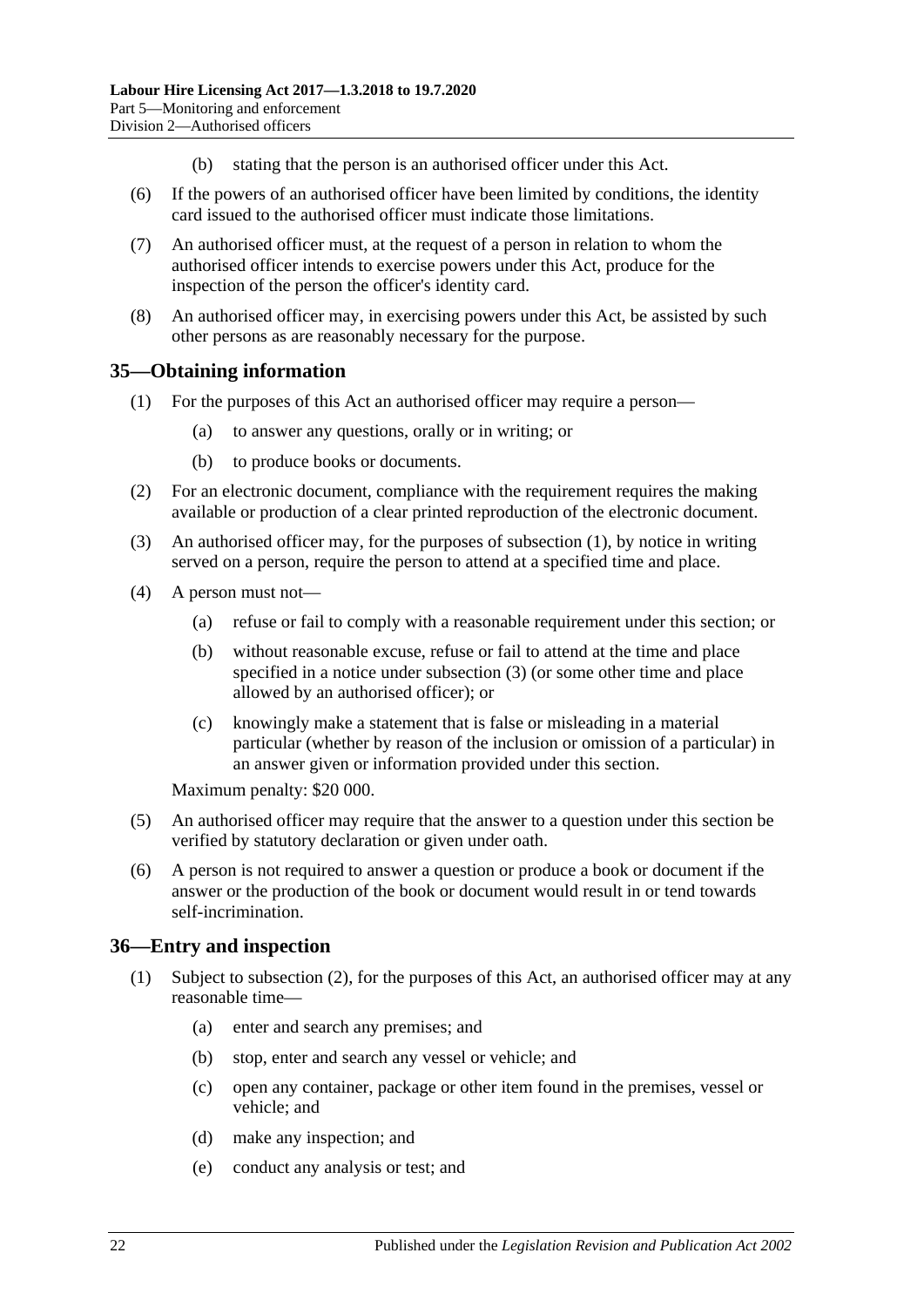- (f) take any samples; and
- (g) examine, copy and take extracts from any books or documents; and
- (h) take any books or documents; and
- <span id="page-22-2"></span>(i) seize and remove anything that constitutes evidence of an offence against this Act; and
- (j) take photographs, films or video recordings; and
- (k) take measurements and make notes; and
- (l) give directions reasonably required in connection with the exercise of a power conferred by any of the above paragraphs or otherwise in connection with the administration, operation or enforcement of this Act.
- <span id="page-22-1"></span>(2) The following powers may only be exercised with the authority of a warrant issued by a magistrate:
	- (a) the power to enter and search—
		- (i) premises that are not, or that are not reasonably suspected of being, a workplace; or
		- (ii) any part of a workplace that is used only for residential purposes;
	- (b) the power to stop, enter and search a vessel or vehicle that is not a workplace;
	- (c) the powers under [subsection](#page-21-4)  $(1)(c)$  and  $(i)$ , insofar as they relate to items or things found in a vessel or vehicle that is not a workplace or in premises that are not, or are not reasonably suspected of being, a workplace,

(and the requirement for a power under [subsection](#page-21-5) (1) to be exercised at a reasonable time does not apply if the power is exercised under the authority of, and in accordance with, a warrant).

(3) A person who, without reasonable excuse, fails to comply with a direction of an authorised officer under this section is guilty of an offence.

Maximum penalty: \$20 000.

- (4) The powers conferred by [subsection](#page-21-5) (1) must be exercised so as to avoid any unnecessary disruption of, or interference with, the conduct of business or performance of work.
- (5) In this section—

*workplace* has the same meaning as in the *[Work Health and Safety Act](http://www.legislation.sa.gov.au/index.aspx?action=legref&type=act&legtitle=Work%20Health%20and%20Safety%20Act%202012) 2012*.

#### <span id="page-22-0"></span>**37—Use and inspection of books or documents produced or seized**

- (1) This section applies to a book or document that has been produced to an authorised officer or taken by an authorised officer.
- (2) A book or document to which this section applies may be retained for the purpose of enabling the book or document to be inspected and enabling copies of, or extracts or notes from, the book or document to be made or taken by or on behalf of the Commissioner.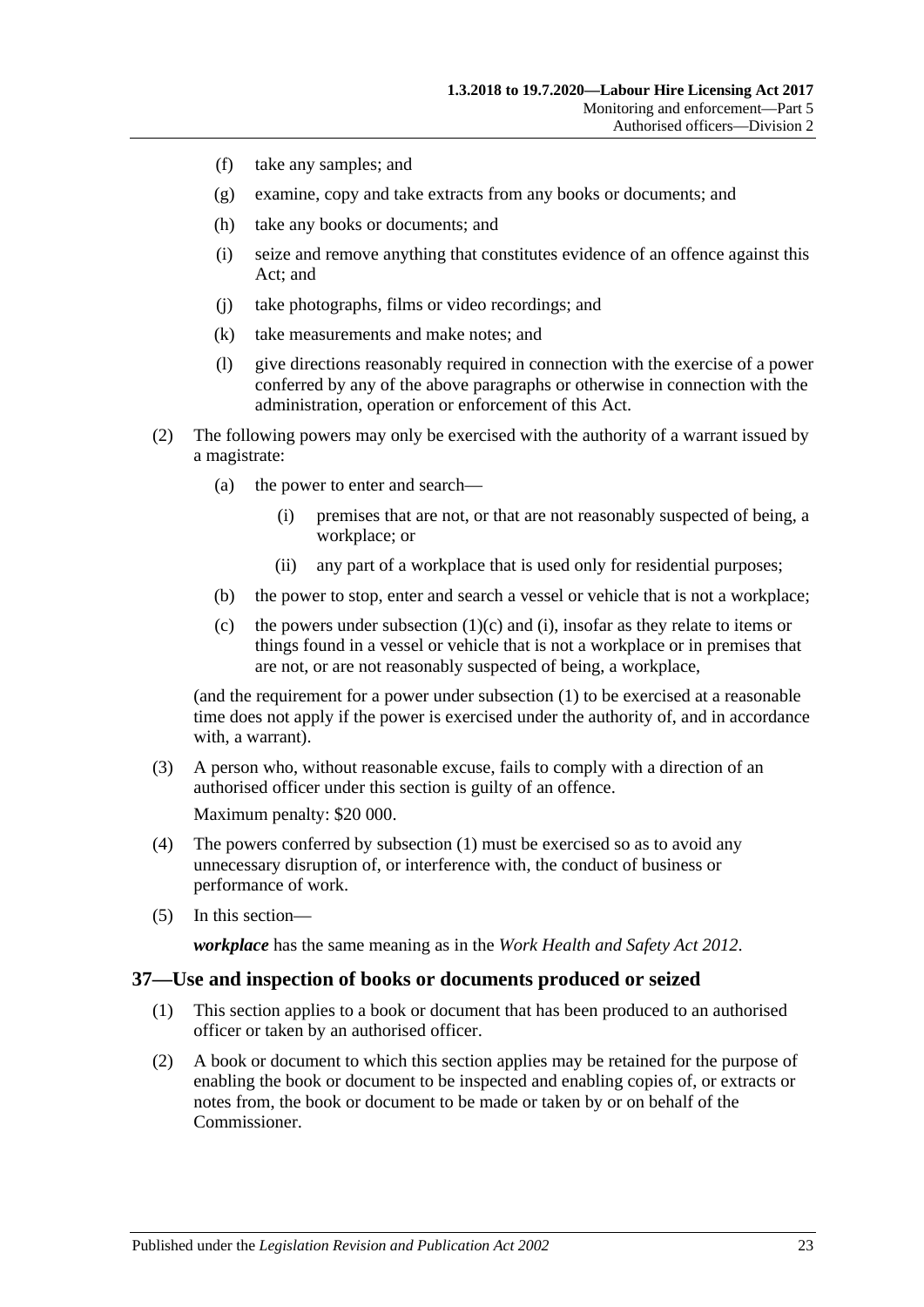- (3) However, if the book or document is required by the Commissioner as evidence for the purposes of legal proceedings, the book or document may be retained until the proceedings are finally determined.
- (4) The Commissioner must permit a person who would be entitled to inspect the book or document if it were not in the possession of the Commissioner to inspect the book or document at any reasonable time.
- (5) Nothing in this section prejudices a lien a person has on the book or document.

## <span id="page-23-0"></span>**38—Hindering an authorised officer**

A person who hinders an authorised officer, or a person assisting an authorised officer, acting in the exercise of powers conferred by or under this Act is guilty of an offence. Maximum penalty: \$10 000.

## <span id="page-23-1"></span>**39—Offence relating to intimidation**

A person must not persuade or attempt to persuade by threat or intimidation another person—

- (a) to fail to cooperate with an authorised officer in the performance or exercise of powers or functions conferred by or under this Act; or
- (b) to fail to provide information or give evidence to an authorised officer as authorised or required under this Act; or
- (c) to provide information or give evidence that is false or misleading in a material particular, or to provide information or give evidence in a manner that will make the information or evidence false or misleading in a material particular, to an authorised officer under this Act.

Maximum penalty: \$10 000.

## <span id="page-23-2"></span>**40—Impersonating an authorised officer**

A person who falsely represents, by words or conduct, that the person is an authorised officer is guilty of an offence.

Maximum penalty: \$10 000.

# <span id="page-23-3"></span>**Part 6—Proceedings and appeals**

# <span id="page-23-4"></span>**41—Evidentiary provisions**

- (1) In any proceedings an apparently genuine certificate, purporting to be signed by the Commissioner, stating that a person named in the certificate is an authorised officer is, in the absence of proof to the contrary, proof that the person is such an officer.
- (2) In any proceedings an apparently genuine certificate, purporting to be signed by the Minister or the Commissioner (as the case requires) containing particulars of a delegation under this Act is, in the absence of proof to the contrary, proof of the particulars.
- (3) In any proceedings an apparently genuine copy of any book or document, taken by an authorised officer pursuant to this Act, certified by the Commissioner to be a true copy of the original is proof of the existence of the original and of its contents.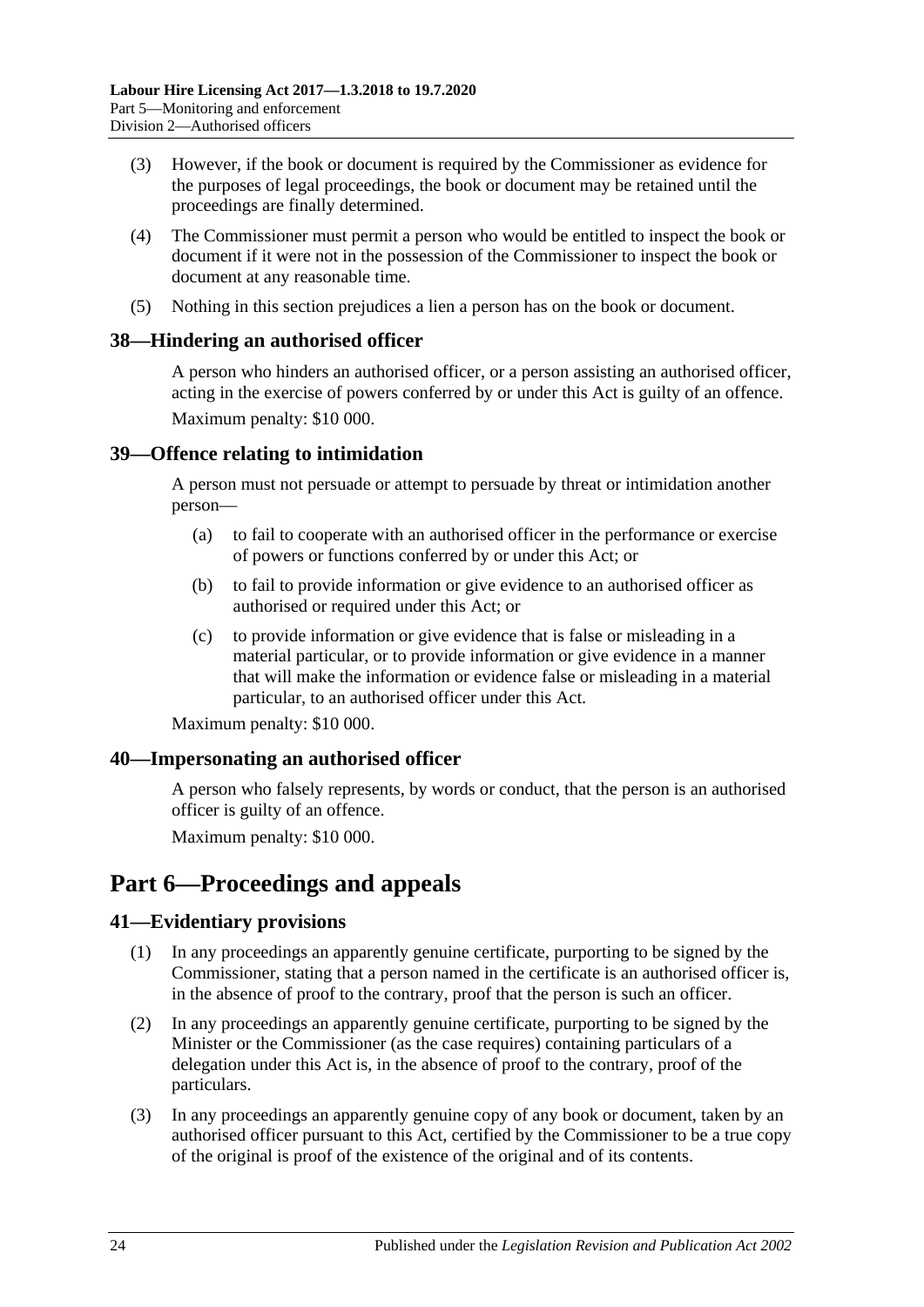- <span id="page-24-1"></span>(4) A finding of fact made by a court in proceedings under this Act will, in the absence of proof to the contrary, be accepted as proof of that fact in other proceedings (except criminal proceedings) under this Act.
- (5) A finding to which [subsection](#page-24-1) (4) applies may be proved by production of a document under the seal of the court by which the finding was made.
- (6) In any proceedings in which a civil or criminal liability is dependent on a state of mind—
	- (a) the state of mind of a director, servant or agent of a body corporate will be imputed to the body corporate; and
	- (b) the state of mind of a servant or agent of a natural person will be imputed to that person.

## <span id="page-24-2"></span><span id="page-24-0"></span>**42—Appeals to District Court**

- (1) A person may appeal to the District Court against any of the following decisions:
	- (a) a refusal to grant a licence under [section](#page-11-0) 17 on application by the person under [section](#page-9-4) 15;
	- (b) a decision under [section](#page-12-0) 18 to impose a condition on, or vary a condition of, a licence held by the person (including a condition imposed on the grant of the licence);
	- (c) a decision to suspend or cancel a licence held by the person under [section](#page-15-1) 23;
	- (d) a refusal to appoint a proposed appointee as a responsible person under section [28\(1\)\(b\)](#page-16-10) for a licence held by the person;
	- (e) a decision to cancel the appointment of a substitute responsible person under [section](#page-17-4) 29(4) in respect of a licence held by the person;
	- (f) a refusal to extend the appointment of a person as a substitute responsible person under [section](#page-17-5) 29(7);
	- (g) a refusal to appoint a person as a substitute responsible person under [section](#page-18-0) 30.
- <span id="page-24-3"></span>(2) If the Commissioner grants a licence to a person after receiving a notice of objection under [section](#page-10-0) 16 in respect of the application for the licence, the designated entity that lodged the notice of objection may appeal to the District Court against the granting of the licence on the grounds that—
	- (a) the holder of the licence is not a fit and proper person to be the holder of a licence; or
	- (b) in the case of a licence granted to a body corporate—1 or more directors of the body corporate are not fit and proper persons to be directors of a body corporate that is the holder of a licence.
- (3) An appeal under this section must be instituted within
	- (a) in the case of an appeal under [subsection](#page-24-2)  $(1)$ —28 days after the making of the decision appealed against;
	- (b) in the case of an appeal under [subsection](#page-24-3) (2)—14 days after the Commissioner gives notice under section [16\(4\)\(b\).](#page-11-3)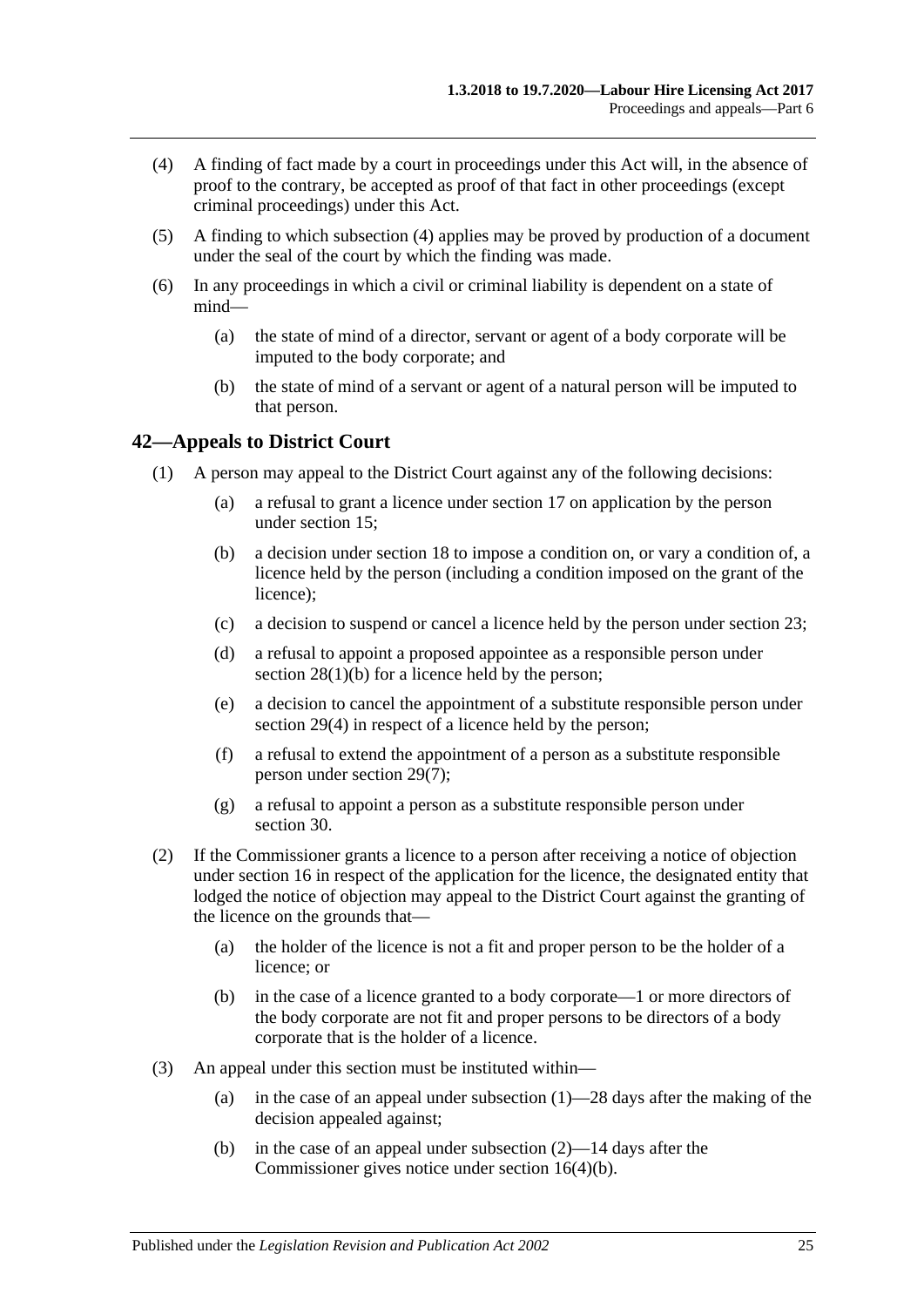- (4) Subject to [section](#page-19-3) 33, the Commissioner must, if so required by an appellant, state in writing the reasons for the Commissioner's decision.
- (5) If the reasons of the Commissioner are not given in writing at the time of making the decision and the appellant (within the time allowed for instituting the appeal) requires the Commissioner to state the reasons in writing, the time for instituting an appeal runs from the time at which the appellant receives the written statement of those reasons.

# <span id="page-25-0"></span>**Part 7—Miscellaneous**

## <span id="page-25-3"></span><span id="page-25-1"></span>**43—The register**

- (1) The Commissioner must maintain a register of licences granted under this Act (the *register*).
- (2) The register must contain the following particulars for each licence:
	- (a) the name and contact details of the holder of the licence;
	- (b) the business name, ABN and address for the business to which the licence relates;
	- (c) the name and contact details of each responsible person for the licence;
	- (d) the licence number;
	- (e) the date of issue of the licence;
	- (f) any conditions imposed on the licence by the Commissioner under [section](#page-12-0) 18;
	- (g) the details of any enforcement action taken under this Act against the holder of the licence, including information about prosecutions or a suspension of the licence;
	- (h) any other particulars prescribed by regulation.
- (3) The Commissioner must make the register available, free of charge, on a website determined by the Commissioner.

## <span id="page-25-2"></span>**44—Delegations**

- (1) The Commissioner may delegate any of the Commissioner's functions or powers under this Act—
	- (a) to a person employed in the Public Service; or
	- (b) to the person for the time being holding a specified position in the Public Service.
- (2) The Minister may delegate any of the Minister's functions or powers under this Act.
- (3) A delegation under this section—
	- (a) must be in writing; and
	- (b) may be conditional or unconditional; and
	- (c) is revocable at will; and
	- (d) does not prevent the delegator from acting in any matter.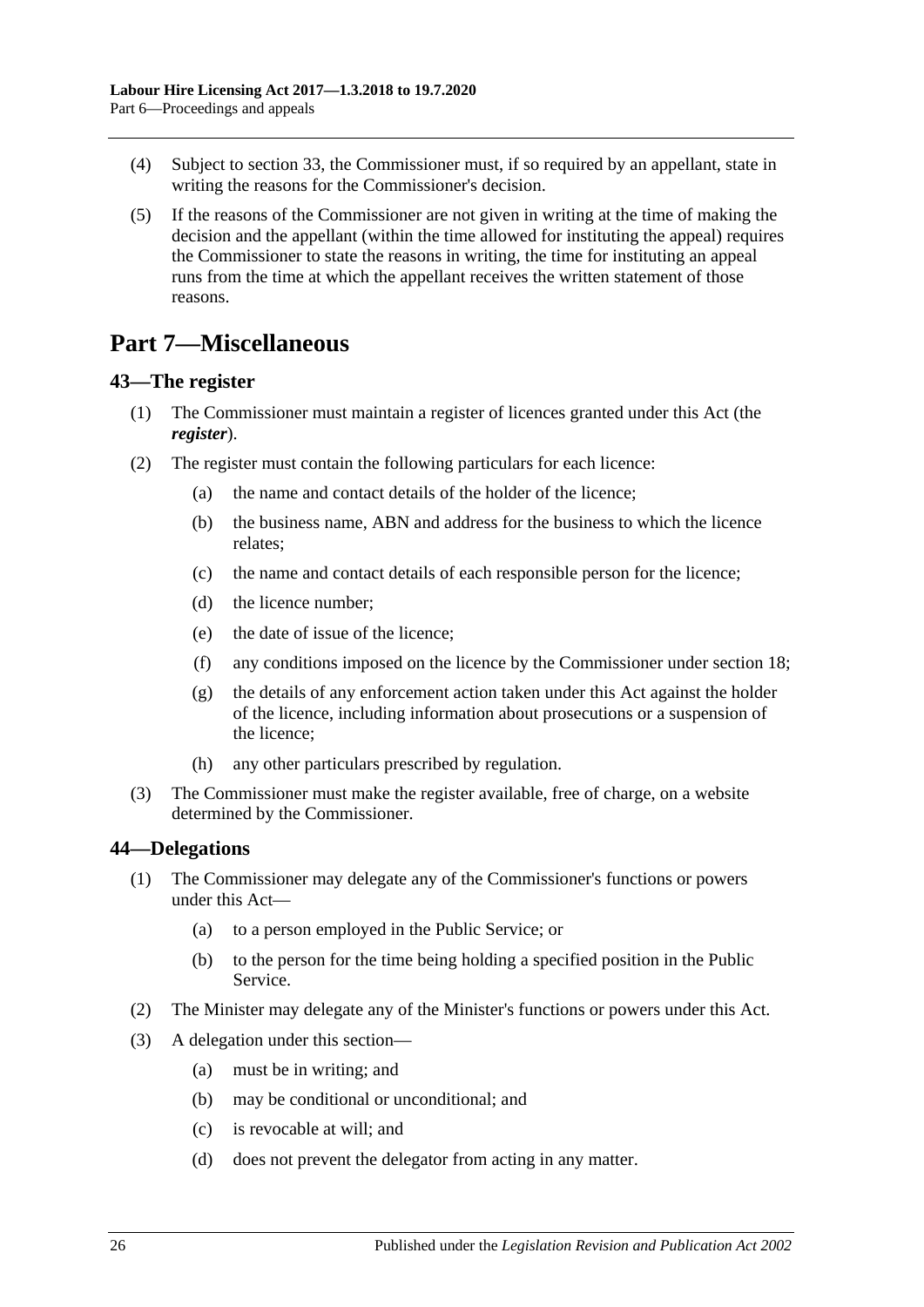(4) A delegated function or power may, if the instrument of delegation so provides, be further delegated in accordance with that instrument.

#### <span id="page-26-0"></span>**45—Commissioner may rely on licence, approval etc under prescribed law**

- (1) The Commissioner may, if satisfied that a person is the holder of a licence, or is otherwise accredited or approved (however described), under a law prescribed by the regulations for the purposes of this section, do 1 or more of the following:
	- (a) dispense with the requirement of the person to provide to the Commissioner certain information that the Commissioner would otherwise require to determine a matter under this Act;
	- (b) determine, without any further consideration, that the person—
		- (i) is a fit and proper person to be the holder of a licence; or
		- (ii) is a fit and proper person to be a director of a body corporate that is the holder of a licence; or
		- (iii) is a fit and proper person to be a responsible person; or
		- (iv) has sufficient financial resources for the purpose of properly carrying on business under a licence.
- (2) The Commissioner may require a person to verify that the person is the holder of a licence or is otherwise accredited or approved (however described) under a prescribed law by statutory declaration.

#### <span id="page-26-2"></span><span id="page-26-1"></span>**46—Exemptions**

- (1) The Commissioner may grant an exemption from this Act or specified provisions of this Act—
	- (a) to a specified person by notice in writing to that person; or
	- (b) to persons of a specified class by notice in the Gazette.
- (2) An exemption under [subsection](#page-26-2) (1) may—
	- (a) be subject to such conditions as the Commissioner thinks fit; and
	- (b) apply for a specified period, until further notice or indefinitely; and
	- (c) vary according to the circumstances to which it is expressed to apply.
- (3) The Commissioner may, by subsequent notice in writing or notice in the Gazette (as the case requires)—
	- (a) vary or revoke an exemption; or
	- (b) vary or revoke a condition of an exemption or attach new conditions to an exemption; or
	- (c) vary the circumstances to which an exemption is expressed to apply.
- (4) A person who contravenes or fails to comply with a condition of an exemption imposed under this section is guilty of an offence. Maximum penalty: \$10 000.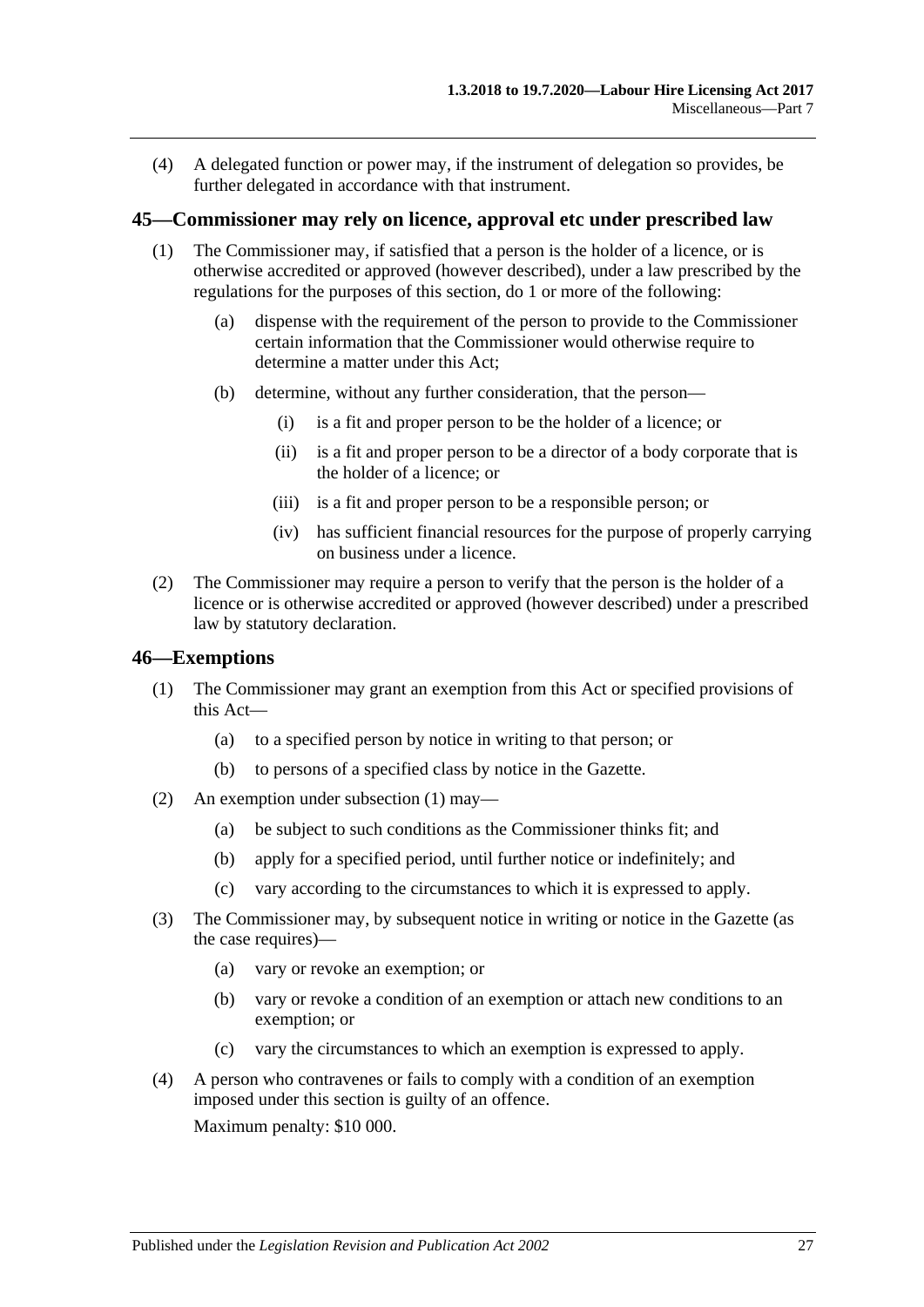#### <span id="page-27-0"></span>**47—False or misleading information**

A person must not make a statement that is false or misleading in a material particular (whether by reason of the inclusion or omission of any particular) in any information provided, or record kept, under this Act.

Maximum penalty: \$10 000.

#### <span id="page-27-1"></span>**48—Advertisements to include licence number**

The holder of a licence must not publish, or cause to be published, an advertisement relating to the provision of labour hire services unless the advertisement specifies, alongside the name or contact details of the holder of the licence, the licence number preceded by the letters "LHS".

Maximum penalty: \$2 500.

#### <span id="page-27-6"></span><span id="page-27-2"></span>**49—Defences**

- <span id="page-27-5"></span><span id="page-27-4"></span>(1) Subject to [subsection](#page-27-3) (3), in a prosecution for a contravention of a provision of this Act, it is a defence if the defendant establishes—
	- (a) that the contravention was due to reasonable mistake; or
	- (b) that the contravention was due to reasonable reliance on information supplied by another person; or
	- $(c)$  that—
		- (i) the contravention was due to the act or default of another person, to an accident or to some other cause beyond the defendant's control; and
		- (ii) the defendant took reasonable precautions and exercised due diligence to avoid the contravention.
- (2) In [subsection](#page-27-4)  $(1)(b)$  and  $(c)$ —

*another person* does not include a person who was—

- (a) a servant or agent of the defendant; or
- (b) in the case of a defendant that is a body corporate—a director, servant or agent of the defendant,

at the time when the contravention occurred.

- <span id="page-27-3"></span>(3) If a defence provided by [subsection](#page-27-6) (1) involves an allegation that a contravention was due to reliance on information supplied by another person or to the act or default of another person, the defendant is not, without permission, entitled to rely on that defence unless the defendant has, not later than 7 days before the day on which the hearing of the proceeding commences, served on the person by whom the proceeding was instituted a notice in writing giving such information that would identify or assist in the identification of the other person as was then in the defendant's possession.
- (4) This section does not apply in relation to a prosecution for a contravention of [section](#page-8-1) 11.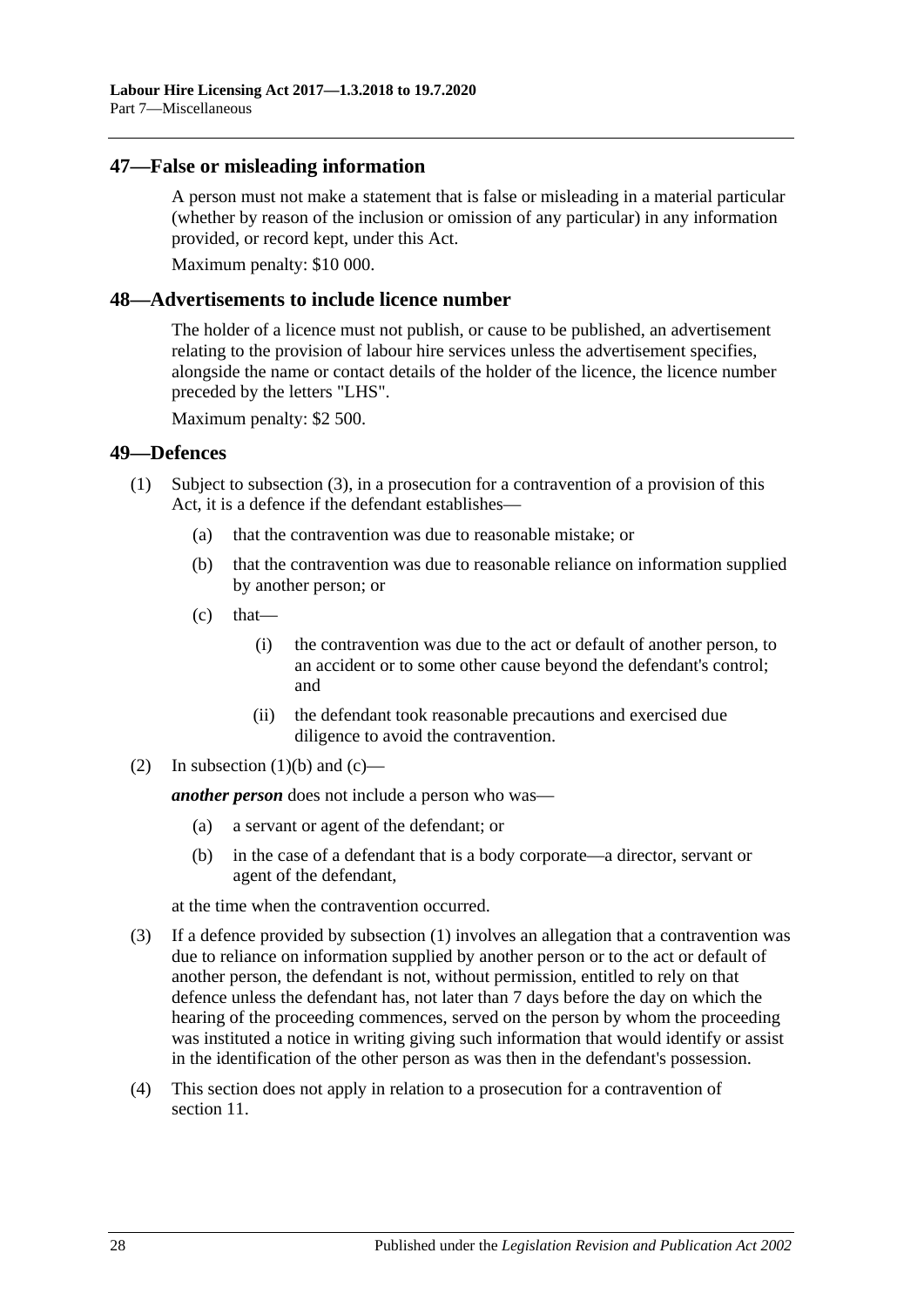## <span id="page-28-2"></span><span id="page-28-0"></span>**50—Confidentiality of information**

- (1) A person who obtains information or gains access to a document in exercising a power or function under this Act must not—
	- (a) disclose to another person—
		- (i) the information; or
		- (ii) the contents of or information contained in the document; or
	- (b) give access to the document to another person; or
	- (c) use the information or document for any purpose.

Maximum penalty:

- (a) in the case of an individual—\$10 000;
- (b) in the case of a body corporate—\$50 000.
- (2) [Subsection \(1\)](#page-28-2) does not apply to the disclosure of information, or the giving of access to a document or the use of information or a document—
	- (a) about a person, with the person's consent; or
	- (b) that is necessary for the exercise of a power or function under this Act; or
	- (c) that is made or given by the Commissioner or a person authorised by the Commissioner if the Commissioner reasonably believes the disclosure, access or use—
		- (i) is necessary for administering, monitoring or enforcing compliance with this Act; or
		- (ii) is necessary for administering, monitoring or enforcing compliance with a relevant law; or
		- (iii) is necessary for the administration or enforcement of another Act or law prescribed by the regulations; or
		- (iv) is necessary for the administration or enforcement of another Act or law, if the disclosure, access or use is necessary to lessen or prevent a serious risk to public health or safety or to otherwise protect the public interest; or
	- (d) that is required by a court, tribunal, authority or person having lawful authority to require the production of documents or the answering of questions; or
	- (e) that is required or authorised under a law; or
	- (f) to a Minister.

#### <span id="page-28-3"></span><span id="page-28-1"></span>**51—Service**

- (1) Subject to this Act, a notice or document required or authorised to be given to a person for the purposes of this Act may—
	- (a) be given to the person personally; or
	- (b) be posted in an envelope addressed to the person at the person's last known residential, business or (in the case of a corporation) registered address; or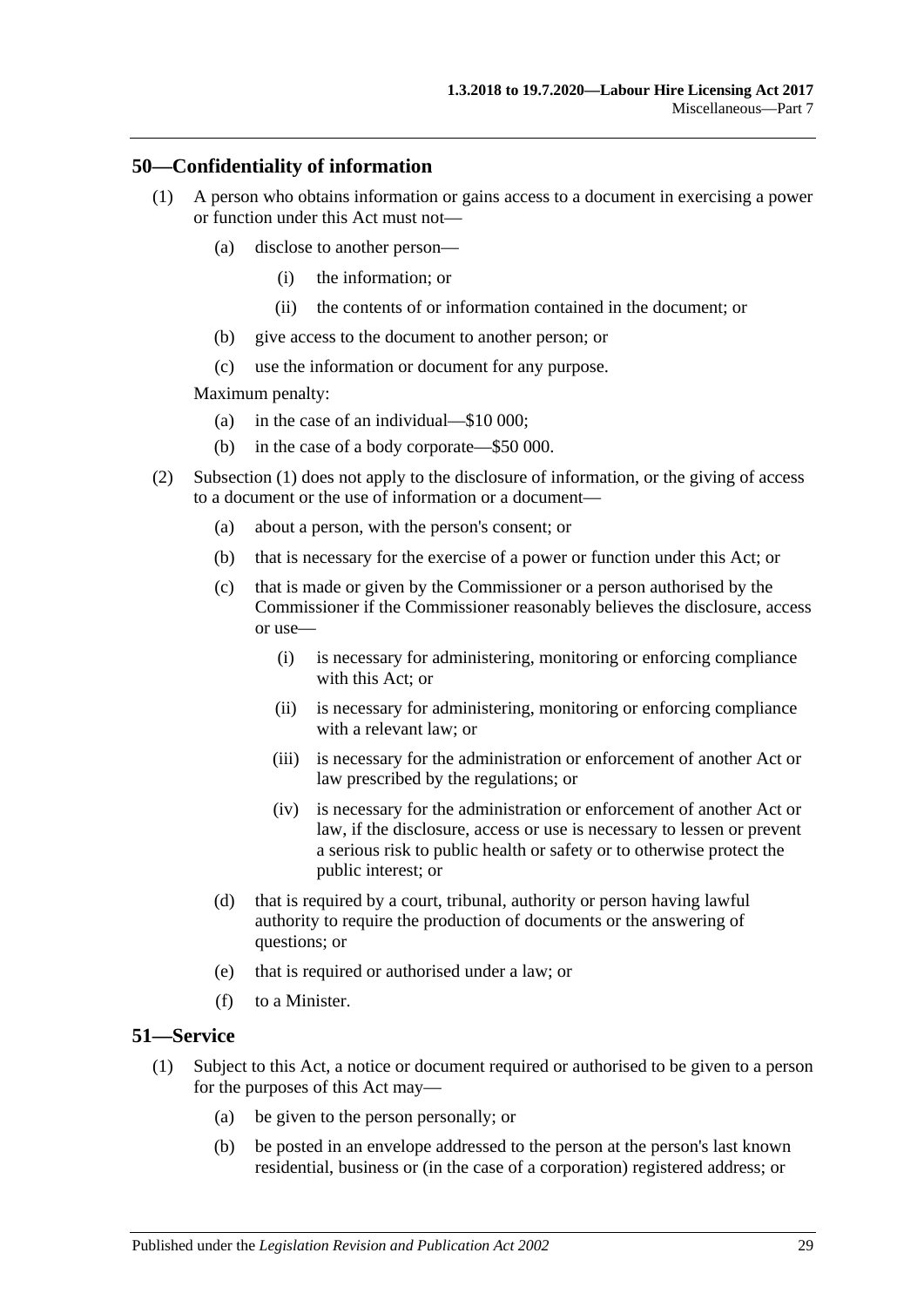- (c) be left for the person at the person's last known residential, business or (in the case of a corporation) registered address with someone apparently over the age of 16 years; or
- (d) be transmitted by fax or email to a fax number or email address provided by the person (in which case the notice or document will be taken to have been given or served at the time of transmission).
- (2) Without limiting the effect of [subsection](#page-28-3) (1), a notice or other document required or authorised to be given or sent to, or served on, a person for the purposes of this Act may, if the person is a company or registered body within the meaning of the *Corporations Act 2001* of the Commonwealth, be served on the person in accordance with that Act.

## <span id="page-29-4"></span><span id="page-29-0"></span>**52—Regulations**

- (1) The Governor may make such regulations as are contemplated by this Act or as are necessary or expedient for the purposes of this Act.
- (2) Without limiting the generality of [subsection](#page-29-4) (1), the regulations may—
	- (a) be of general or limited application; and
	- (b) confer powers or impose duties in connection with the regulations on the Minister, the Commissioner or an authorised officer; and
	- (c) provide that a matter is to be determined according to the discretion of the Minister or the Commissioner; and
	- (d) make different provision according to the classes of persons, or the matters or circumstances, to which they are expressed to apply; and
	- (e) impose penalties not exceeding \$2 500 for contravention of a regulation.

## <span id="page-29-1"></span>**53—Review of Act**

- (1) The Minister must cause a review of the operation of this Act to be conducted and a report on the review to be prepared and submitted to the Minister.
- (2) The review and report must be completed as soon as reasonably practicable after the third anniversary of the commencement of this Act (but in any event within 6 months after that commencement).
- (3) The Minister must cause a copy of the report to be laid before both Houses of Parliament within 6 sitting days after receiving the report.

# <span id="page-29-2"></span>**Schedule 1—Transitional provisions**

## <span id="page-29-3"></span>**1—Transitional provision**

If a person supplies, to another person, a worker to do work for the other person within 6 months after the commencement of this Act, the person is taken not to be a provider of labour hire services in relation to the supply until—

- (a) after the expiry of 6 months after that commencement; or
- (b) if the person applies for a licence within 6 months after that commencement—the day the application is decided,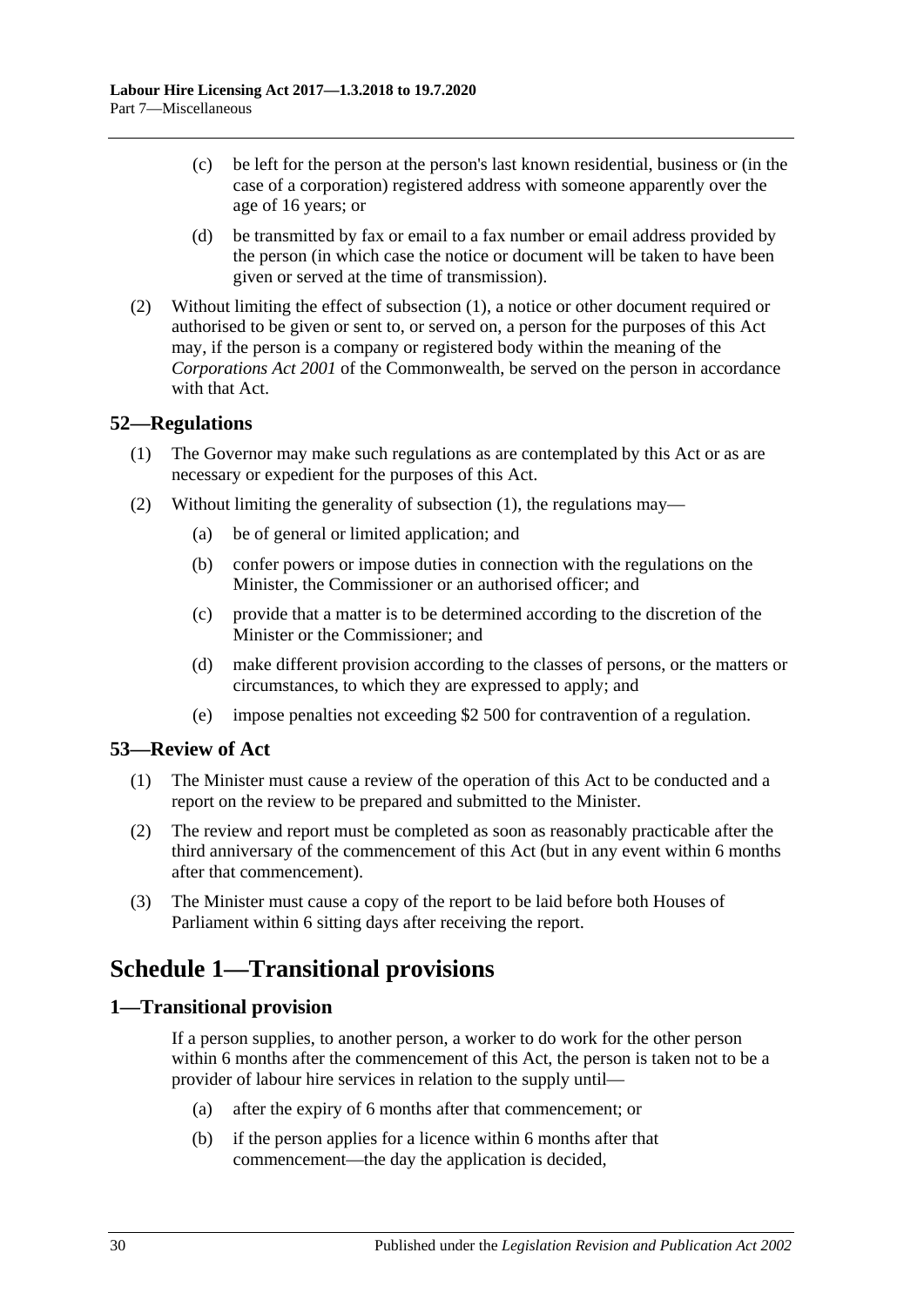whichever is the later.

#### <span id="page-30-1"></span><span id="page-30-0"></span>**2—Transitional regulations**

- (1) The Governor may, by regulation, make additional provisions of a saving or transitional nature consequent on the enactment of this Act.
- (2) A provision of a regulation made under [subclause](#page-30-1) (1) may, if the regulations so provide, take effect from the commencement of this Act or from a later day.